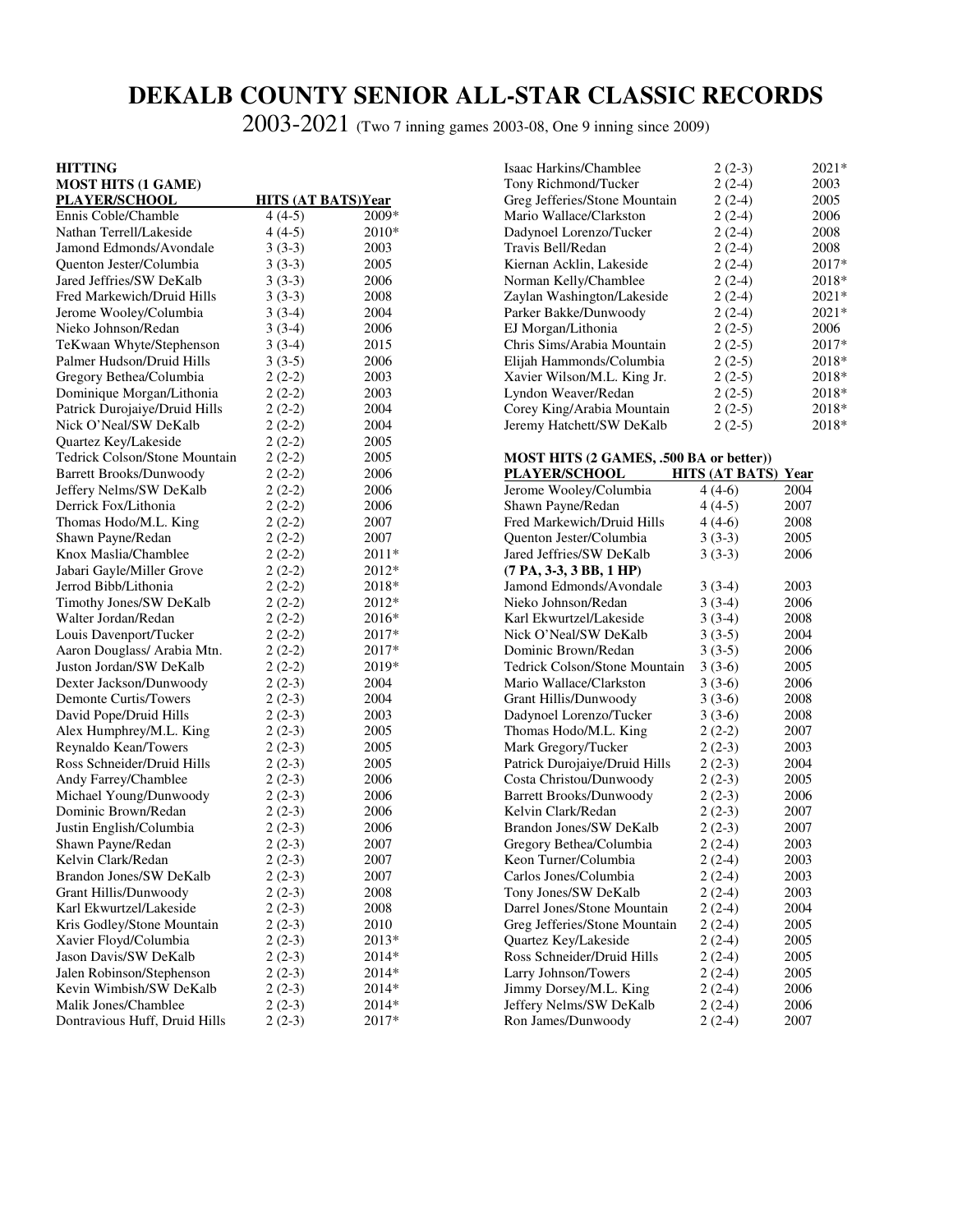# **DEKALB COUNTY SENIOR ALL-STAR CLASSIC RECORDS**

## **MOST DOUBLES (1 GAME)**

| <b>PLAYER/SCHOOL</b>                 | 2B             | <u>Year</u> |
|--------------------------------------|----------------|-------------|
| Dexter Jackson/Dunwoody              | 2              | 2004        |
| Dominic Brown/Redan                  | $\overline{c}$ | 2006        |
| Fred Markewich/Druid Hills           | $\overline{c}$ | 2008        |
| Nathan Terrell/Lakeside              | $\overline{c}$ | 2010*       |
| <b>Norman Kelly/Chamblee</b>         | $\overline{2}$ | 2018*       |
| David Pope/Druid Hills               | 1              | 2003        |
| David Greene/Tucker                  | 1              | 2003        |
| Mark Gregory/Tucker                  | 1 (twice)      | 2003        |
| Tony Richmond/Tucker                 | 1              | 2003        |
| Jamond Edmonds/Avondale              | 1              | 2003        |
| Jarryd Alexander/SW DeKalb           | 1              | 2004        |
| Patrick Durojaiye/Druid Hills        | 1              | 2004        |
| <b>Demonte Curtis/Towers</b>         | 1              | 2004        |
| Alex Humphrey/M.L. King              | 1              | 2005        |
| Njeri Camphor/M.L. King              | 1              | 2005        |
| Costa Christou/Dunwoody              | 1              | 2005        |
| <b>Tedrick Colson/Stone Mountain</b> | 1              | 2005        |
| Neiko Johnson/Redan                  | 1              | 2006        |
| Kyle Smith/Redan                     | 1              | 2006        |
| Jeffery Nelms/SW DeKalb              | 1              | 2006        |
| Andy Farrey/Chamblee                 | 1              | 2006        |
| <b>Barrett Brooks/Dunwoody</b>       | 1              | 2006        |
| Taft Jones/Cedar Grove               | 1              | 2006        |
| Justin English/Columbia              | 1              | 2006        |
| Mario Wallace/Clarkston              | 1 (twice)      | 2006        |
| David Port/Dunwoody                  | 1              | 2007        |
| Rashard Abrams/McNair                | 1              | 2007        |
| Chris Parks/Chamblee                 | 1              | 2007        |
| Shawn Payne/Redan                    | 1              | 2007        |
| Stephen England/Avondale             | 1              | 2007        |
| Antonio Scott/Avondale               | 1              | 2008        |
| Mikee Moore Dunwoody                 | 1              | 2008        |
| Lucas Henneman/Chamblee              | 1              | 2008        |
| Tevin Slaughter/M.L. King            | 1              | 2008        |
| Davin White/Lithonia                 | 1              | 2009        |
| Wesley Jones/Redan                   | 1              | 2013*       |
| Xavier Floyd/Columbia                | 1              | 2013*       |
| Joseph Holmes/Stephenson             | 1              | 2013*       |
| Daren Osby/Redan                     | 1              | 2014*       |
| Kameron Armstrong/Stephenson         | 1              | 2015*       |
| Justin Washington/Columbia           | 1              | 2015*       |
| Keishaun Clark/Columbia              | 1              | 2015*       |
| Corey Forde/Stephenson               | 1              | 2016*       |
| Jalen Sprull/Decatur                 | 1              | 2016*       |
| Charles Johnson/Columbia             | 1              | 2016*       |
| Louis Davenport, Tucker              | 1              | 2017*       |
| Emory Willis, Tucker                 | 1              | 2017*       |
| Xavier Wilson/M.L. King Jr.          | 1              | 2018*       |
| Lyndon Weaver/Redan                  | 1              | 2018*       |
| Jeremy Hatchett/SW DeKalb            | 1              | 2018*       |
| Tucker Jones/Decatur                 | 1              | 2019*       |
| Narvin Booker/Redan                  | 1              | 2021*       |
| Keiton Robinson/Arabia Mtn.          | 1              | 2021*       |
| Isaac Harkins/Chamblee               | 1              | 2021*       |
| Parker Bakke/Dunwoody                | 1              | 2021*       |

| <b>MOST DOUBLES (2 GAMES)</b>        |                         |      |
|--------------------------------------|-------------------------|------|
| <b>PLAYER/SCHOOL</b>                 | 2B                      | Year |
| Dexter Jackson/Dunwoody              | $\overline{c}$          | 2004 |
| Mark Gregory/Tucker                  | $\overline{\mathbf{c}}$ | 2003 |
| Dominic Brown/Redan                  | $\overline{c}$          | 2006 |
| Mario Wallace/Clarkston              | $\overline{c}$          | 2006 |
| Fred Markewich/Druid Hills           | $\overline{2}$          | 2008 |
| David Pope/Druid Hills               | $\mathbf{1}$            | 2003 |
| David Greene/Tucker                  | 1                       | 2003 |
| Tony Richmond/Tucker                 | 1                       | 2003 |
| Jamond Edmonds/Avondale              | 1                       | 2003 |
| Jarryd Alexander/SW DeKalb           | 1                       | 2004 |
| Patrick Durojaiye/Druid Hills        | 1                       | 2004 |
| <b>Demonte Curtis/Towers</b>         | 1                       | 2004 |
| Alex Humphrey/M.L. King              | 1                       | 2005 |
| Njeri Camphor/M.L. King              | 1                       | 2005 |
| Costa Christou/Dunwoody              | 1                       | 2005 |
| <b>Tedrick Colson/Stone Mountain</b> | 1                       | 2005 |
| Jeffery Nelms/SW DeKalb              | 1                       | 2006 |
| Andy Farrey/Chamblee                 | 1                       | 2006 |
| <b>Barrett Brooks/Dunwoody</b>       | 1                       | 2006 |
| David Port/Dunwoody                  | 1                       | 2007 |
| Rashard Abrams/McNair                | 1                       | 2007 |
| Chris Parks/Chamblee                 | 1                       | 2007 |
| Shawn Payne/Redan                    | 1                       | 2007 |
| Stephen England/Avondale             | 1                       | 2007 |
| Antonio Scott/Avondale               | 1                       | 2008 |
| Mikee Moore Dunwoody                 | 1                       | 2008 |
| Lucas Henneman/Chamblee              | 1                       | 2008 |
| Tevin Slaughter/M.L. King            | 1                       | 2008 |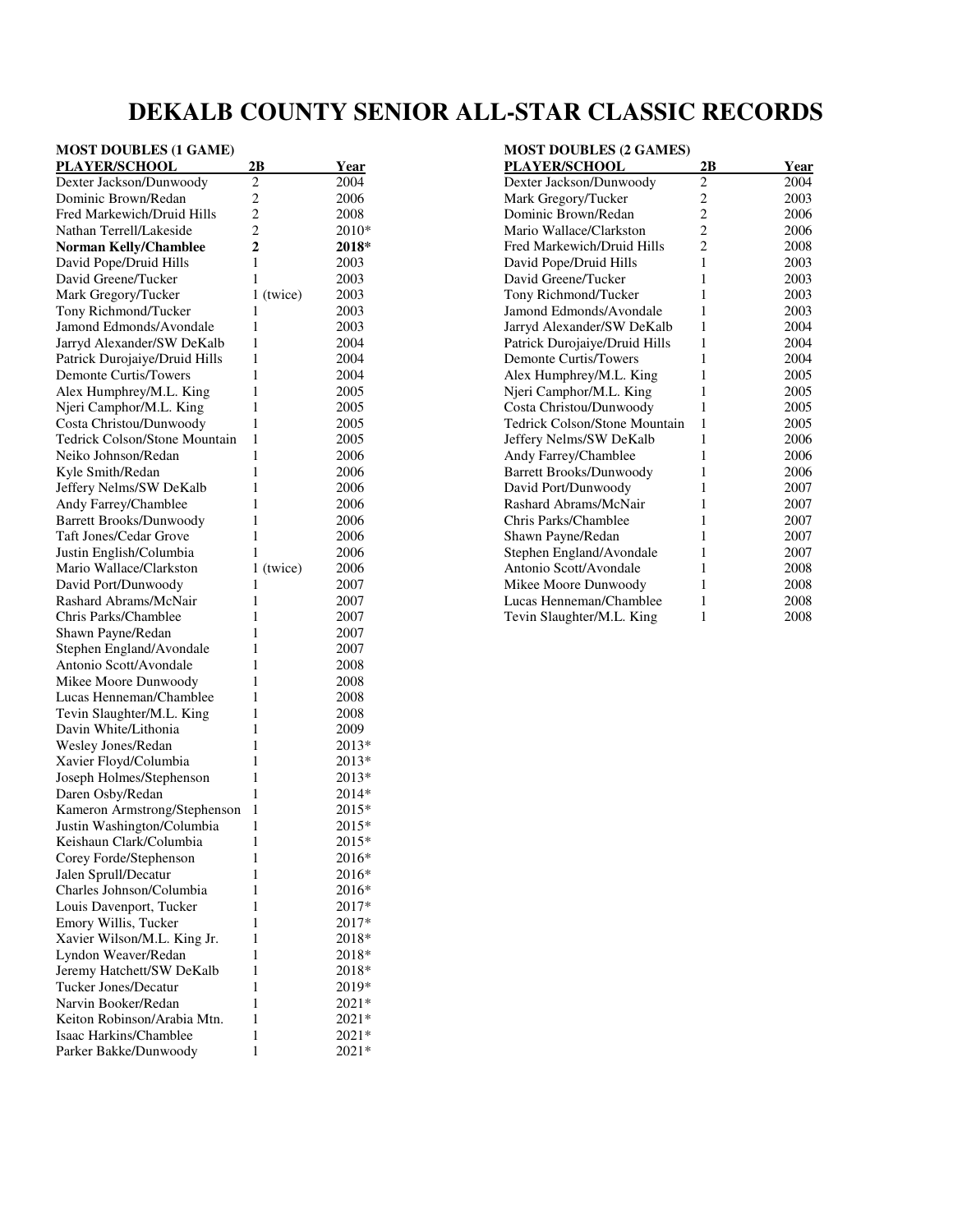# **DEKALB COUNTY SENIOR ALL-STAR CLASSIC RECORDS**

### **MOST TRIPLES (1 GAME)**

| <b>PLAYER/SCHOOL</b>            | 3В             | <u>Year</u> |
|---------------------------------|----------------|-------------|
| Jerome Wooley/Columbia          | 1              | 2004        |
| Jonqavis Lucas/Avondale         | 1              | 2004        |
| Will Palmer/Lakeside            | 1              | 2005        |
| Quartez Key/Lakeside            | 1              | 2005        |
| Jeffery Nelms/SW DeKalb         | 1              | 2006        |
| Mario Wallace/Clarkston         | 1              | 2006        |
| Shawn Payne/Redan               | 1              | 2007        |
| Tim Jones/Redan                 | 1              | 2007        |
| Dominick Almanzar/Dunwoody      | 1              | 2007        |
| Lamar Lewis/Miller Grove        | 1              | 2008        |
| Nathan Terrell/Lakeside         | 1              | 2010        |
| Jason Davis/SW DeKalb           | 1              | 2014*       |
| Zach Hayden/Arabia Mountain     | 1              | 2014*       |
| Corderius Dorsey/Redan          | 1              | 2014*       |
| Joe Malcolm/Cedar Grove         | 1              | 2014*       |
| TeKwaan Whyte/Stephenson        | 1              | 2015*       |
| Kevin Kilpartrick/Redan         | 1              | 2019*       |
| Isaac Harkins/Chamblee          | 1              | 2021*       |
| Zaylan Washington/Lakeside      | 1              | 2021*       |
| Addrain McNeal/Redan            | 1              | 2021*       |
|                                 |                |             |
| <b>MOST TRIPLES (2 GAMES)</b>   |                |             |
| PLAYER/SCHOOL                   | 3B             | <b>Year</b> |
| Jerome Wooley/Columbia          | 1              | 2004        |
| Jonqavis Lucas/Avondale         | 1              | 2004        |
| Will Palmer/Lakeside            | 1              | 2005        |
| Quartez Key/Lakeside            | 1              | 2005        |
| Jeffery Nelms/SW DeKalb         | 1              | 2006        |
| Mario Wallace/Clarkston         | 1              | 2006        |
| Shawn Payne/Redan               | 1              | 2007        |
| Tim Jones/Redan                 | 1              | 2007        |
| Dominick Almanzar/Dunwoody      | 1              | 2007        |
| Lamar Lewis/Miller Grove        | 1              | 2008        |
|                                 |                |             |
| <b>MOST HOMERUNS (1 GAME)</b>   |                |             |
| PLAYER/SCHOOL                   | HR             | <u>Year</u> |
| Jared Jeffries/SW DeKalb        | 2              | 2006        |
| Ennis Coble/Chamblee            | $\overline{2}$ | 2009*       |
| Siddhartha Lake-Suddan/Lithonia | 1              | 2003        |
| Patrick Durojaiye/Druid Hills   | 1              | 2004        |
| Clemmie Adams/Avondale          | 1              | 2007        |
| Brandon Wright/Tucker           | 1              | 2007        |
| Ron James/Dunwoody              | 1              | 2007        |
| Shawn Payne/Redan               | 1              | 2007        |
| <b>Terrance Peoples/Towers</b>  | 1              | 2007        |
| Kwabena Assante/Stephenson      | 1              | 2008        |
| Adam Jones/Dunwoody             | 1              | 2009*       |
| Mark Lindeman/Chamblee          | 1              | 2009*       |
| James Parris, Redan             | 1              | 2017*       |
|                                 |                |             |

Kiernan Acklin, Lakeside 1 2017\*

| <b>MOST HOMERUNS (2 GAMES)</b>  |                                           |         |  |
|---------------------------------|-------------------------------------------|---------|--|
| <b>PLAYER/SCHOOL</b>            | <b>HR</b>                                 | Year    |  |
| Jared Jeffries/SW DeKalb        | 2                                         | 2006    |  |
| Siddhartha Lake-Suddan/Lithonia | 1                                         | 2003    |  |
| Patrick Durojaiye/Druid Hills   | 1                                         | 2004    |  |
| Clemmie Adams/Avondale          | 1                                         | 2007    |  |
| Brandon Wright/Tucker           | 1                                         | 2007    |  |
| Ron James/Dunwoody              | 1                                         | 2007    |  |
|                                 | 1                                         | 2007    |  |
| Shawn Payne/Redan               | 1                                         | 2007    |  |
| Terrance Peoples/Towers         | 1                                         |         |  |
| Kwabena Assante/Stephenson      |                                           | 2008    |  |
|                                 |                                           |         |  |
| <b>MOST RBI (1 GAME)</b>        |                                           |         |  |
| <b>PLAYER/SCHOOL</b>            | RBI                                       | Year    |  |
| James Parris/Redan              | 4                                         | 2017*   |  |
| Norman Kelly/Redan              | $\overline{4}$                            | 2018*   |  |
| Gregory Bethea/Columbia         | 3                                         | 2003    |  |
| Patrick Durojaiye/Druid Hills   | 3                                         | 2004    |  |
| Jared Jeffries/SW DeKalb        | 3                                         | 2006    |  |
| Jeffery Nelms/SW DeKalb         | 3                                         | 2006    |  |
| Shawn Payne/Redan               | 3                                         | 2007    |  |
| <b>Terrance Peoples/Towers</b>  | 3                                         | 2007    |  |
| Mark Lindeman/Chamblee          | 3                                         | 2009*   |  |
| Nathan Terrell/Lakeside         | 3                                         | 2010*   |  |
| Kiernan Acklin, Lakeside        | 3                                         | 2017*   |  |
| Elijah Hammonds/Columbia        | 3                                         | 2018*   |  |
| Isaac Harkins/Chamblee          | 3                                         | 2021*   |  |
| Parker Bakee/Dunwoody           | 3                                         | $2021*$ |  |
| Pete Constantides/Chamblee      | 3                                         | 2021*   |  |
| `Luis Hernandez/Clarkston       | $\overline{c}$                            | 2004    |  |
| <b>Demonte Curtis/Towers</b>    |                                           | 2004    |  |
| Costa Christou/Dunwoody         | $\frac{2}{2}$                             | 2004    |  |
| Karl Sellers/SW DeKalb          |                                           | 2005    |  |
| Ross Schneider/Druid Hills      | $\frac{2}{2}$                             | 2005    |  |
| Robert Horn/Chamblee            | $\overline{c}$                            | 2005    |  |
| Alex Humphrey/M.L. King         | $\overline{c}$                            | 2005    |  |
| EJ Morgan/Lithonia              | $\overline{c}$                            | 2006    |  |
| Kelven Middlebrooks/Towers      | $\overline{c}$                            | 2006    |  |
| Mario Wallace/Clarkston         | $\overline{c}$                            | 2006    |  |
| Palmer Hudson/Druid Hills       | $\overline{c}$                            |         |  |
|                                 | $\overline{c}$                            | 2006    |  |
| <b>Barrett Brooks/Dunwoody</b>  |                                           | 2006    |  |
| Shawn Payne/Redan               | $\overline{\mathbf{c}}$<br>$\overline{2}$ | 2007    |  |
| Kelvin Clark/Redan              |                                           | 2007    |  |
| Clemmie Adams/Avondale          | $\overline{z}$                            | 2007    |  |
| Jourdan Mott/M.L. King          | $\overline{c}$                            | 2007    |  |
| Wayne Sims/M.L. King            | $\overline{c}$                            | 2007    |  |
| Tim Patterson/Columbia          | $\overline{c}$                            | 2007    |  |
| Ron James/Dunwoody              | $\overline{c}$                            | 2007    |  |
| Fred Markewich/Druid Hills      | $\overline{c}$                            | 2008    |  |
| Karl Ekwurtzel/Lakeside         | $\overline{c}$                            | 2008    |  |
| Lucas Henneman/Chamblee         | $\frac{2}{2}$                             | 2008    |  |
| Ennis Coble/Chamblee            |                                           | 2009*   |  |
| Steve Wimpye/Redan              | $\overline{\mathbf{c}}$                   | 2009*   |  |
| Jabari Gayle/Miller Grove       | $\overline{c}$                            | 2012*   |  |
| Wesley Jones/Redan              | $\overline{c}$                            | 2013*   |  |
| TeKwaan Whyte/Stephenson        | $\overline{c}$                            | 2015*   |  |
| Morris Fulton/Stone Mountain    | $\overline{c}$                            | 2015*   |  |
| Emmanuel Wilson, Cedar Grove    | $\overline{c}$                            | 2017*   |  |
| Corey King/Arabia Mountain      | $\overline{c}$                            | 2018*   |  |
| Jerrod Bibb/Lithonia            | $\overline{c}$                            | 2018*   |  |
| Joseph Garcia/Lakeside          | $\overline{2}$                            | 2021*   |  |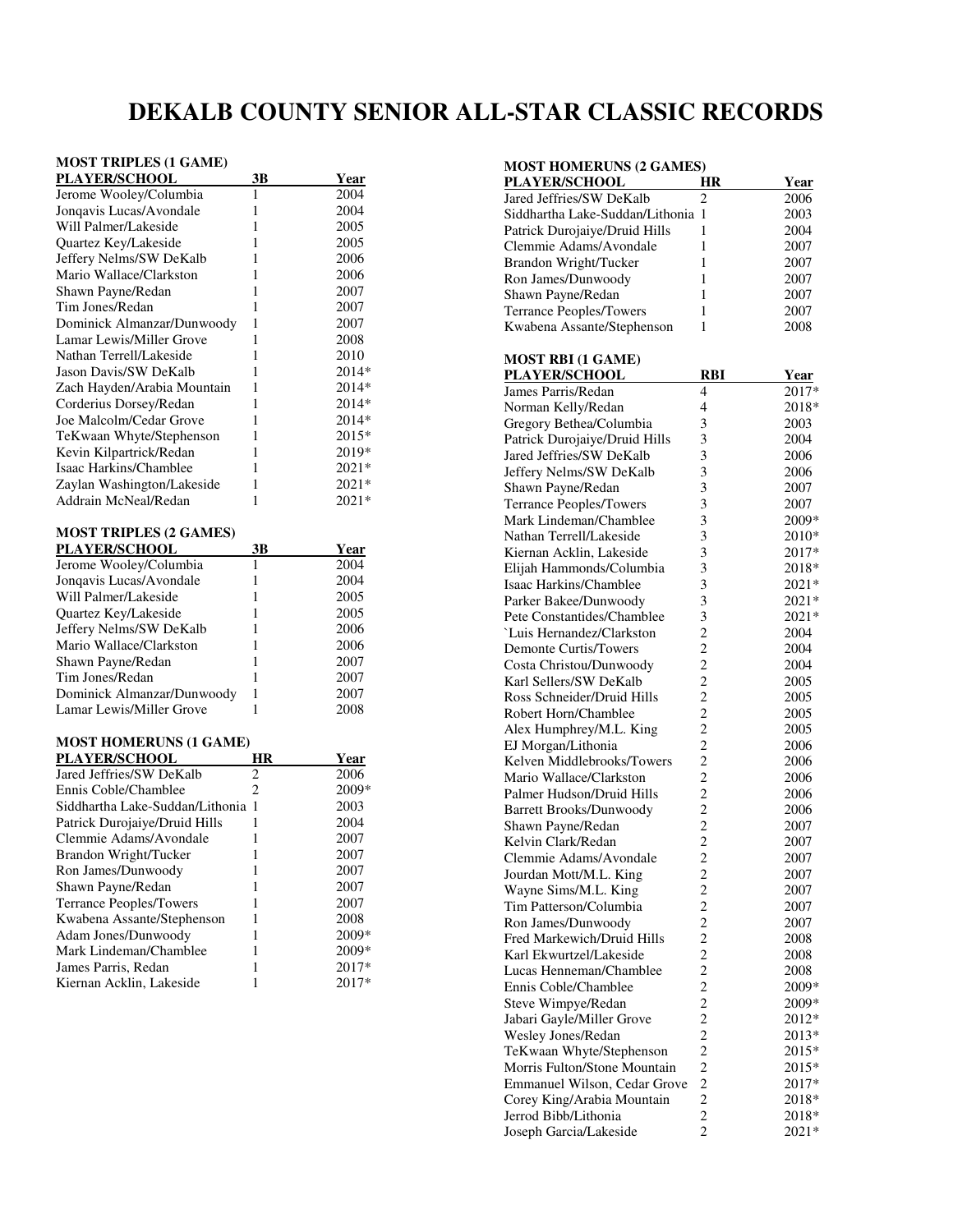| <b>MOST RBI (2 GAMES)</b>                                |                         |             |
|----------------------------------------------------------|-------------------------|-------------|
| <u>PLAYER/SCHOOL</u>                                     | RBI                     | <b>Year</b> |
| Shawn Payne/Redan                                        | 5                       | 2007        |
| Gregory Bethea/Columbia                                  | 3                       | 2003        |
| Patrick Durojaiye/Druid Hills                            | 3                       | 2004        |
| Robert Horn/Chamblee                                     | 3                       | 2005        |
| Jared Jeffries/SW DeKalb                                 | 3                       | 2006        |
| Jeffery Nelms/SW DeKalb                                  | 3                       | 2006        |
| Mario Wallace/Clarkston                                  | 3                       | 2006        |
| Fred Markewich/Druid Hills                               | 3                       | 2008        |
| Karl Ekwurtzel/Lakeside                                  | 3                       | 2008        |
| Luis Hernandez/Clarkston                                 | $\overline{c}$          | 2004        |
| <b>Demonte Curtis/Towers</b>                             | $\overline{c}$          | 2004        |
| Bo Schill/Lakeside                                       | $\overline{c}$          | 2003        |
| Costa Christou/Dunwoody                                  | $\overline{c}$          | 2005        |
| Ross Schneider/Druid Hills                               | $\overline{c}$          | 2005        |
|                                                          | $\overline{c}$          |             |
| Alex Humphrey/M.L. King<br>Tedrick Colson/Stone Mountain | $\overline{c}$          | 2005        |
|                                                          |                         | 2005        |
| Karl Sellers/SW DeKalb                                   | $\overline{c}$          | 2005        |
| <b>Barrett Brooks/Dunwoody</b>                           | $\overline{c}$          | 2006        |
| Palmer Hudson/Druid Hills                                | $\overline{2}$          | 2006        |
| Kelvin Clark/Redan                                       | $\overline{c}$          | 2007        |
| Clemmie Adams/Avondale                                   | $\overline{c}$          | 2007        |
| Jourdan Mott/M.L. King                                   | $\overline{c}$          | 2007        |
| Wayne Sims/M.L. King                                     | $\overline{c}$          | 2007        |
| Tim Patterson/Columbia                                   | $\overline{c}$          | 2007        |
| Ron James/Dunwoody                                       | $\overline{c}$          | 2007        |
| Grant Hillis/Dunwoody                                    | $\overline{c}$          | 2008        |
| Lucas Henneman/Chamblee                                  | $\overline{c}$          | 2008        |
|                                                          |                         |             |
| <b>MOST WALKS (1 GAME)</b>                               |                         |             |
| <b>PLAYER/SCHOOL</b>                                     | BВ                      | Year        |
| Ryan Lollar/Lakeside                                     | 3                       | 2003        |
| Jared Jeffries/SW DeKalb                                 | 3                       | 2006        |
| Tramaine Callaway/Columbia                               | 3                       | 2018*       |
| David Albuquerque/Chamblee                               | 3                       | 2018*       |
| Patrick Durojaiye/Druid Hills                            | $\overline{c}$          | 2004        |
| David Washington/Chamblee                                | $\overline{c}$          | 2004        |
| Greg Jefferies/Stone Mountain                            | $\overline{c}$          | 2005        |
| Andy Farrey/Chamblee                                     | $\overline{c}$          | 2006        |
| Roddy Jones/Chamblee                                     | $\overline{c}$          | 2007        |
| Corey Reeves/Stephenson                                  | $\overline{c}$          | 2007        |
| Michael Hines/Lithonia                                   | $\overline{c}$          | 2007        |
| Hudson Randall/Dunwoody                                  | $\overline{c}$          | 2009*       |
| Knox Maslia/Chamblee                                     | $\overline{c}$          | 2011*       |
| Michael Frechett/Druid Hills                             | $\frac{1}{2}$           | 2012*       |
| Denzel Washington/Cedar Grove                            | $\overline{c}$          | 2012*       |
| Kendall Ford/Decatur                                     | $\overline{c}$          | 2013*       |
| Deion Sellers/Cedar Grove                                | $\overline{c}$          | 2014*       |
| Will Hudgins/Dunwoody                                    | $\overline{c}$          | 2014*       |
| Chris Sims, Arabia Mountain                              | $\overline{c}$          | 2017*       |
| Brandon Williams, Columbia                               | $\overline{c}$          | 2017*       |
| Jonathan Paden/Decatur                                   | $\overline{c}$          | 2018*       |
| Theo Bryant/SW DeKalb                                    | $\overline{\mathbf{c}}$ | 2019*       |
|                                                          | $\overline{c}$          |             |
| Travis Hammond/Chamblee                                  | $\overline{c}$          | 2019*       |
| Isaac Harkins/Chamblee                                   |                         | 2021*       |
| Justin Weaver/Decatur                                    | $\overline{c}$          | 2021*       |
| Theo Bryant/SW DeKalb                                    | $\overline{c}$          | 2021*       |
| <b>MOST WALKS (2 GAMES)</b>                              |                         |             |
| <b>PLAYER/SCHOOL</b>                                     | <b>BB</b>               | <u>Year</u> |
| Ryan Lollar/Lakeside                                     | 3                       | 2003        |
| Patrick Durojaiye/Druid Hills                            | 3                       | 2004        |
| Jared Jeffries/SW DeKalb                                 | 3                       | 2006        |
| David Washington/Chamblee                                | $\overline{c}$          | 2004        |
| Cedric Hall/Columbia                                     | $\overline{c}$          | 2004        |
|                                                          |                         |             |

David Washington/Chamblee 2 2004 Cedric Hall/Columbia 2 2004 Aaron Jordan/Stone Mountain 2<br>
Greg Jefferies/Stone Mountain 2 2005

Greg Jefferies/Stone Mountain

| Corey Reeves/Stephenson              | $\overline{\mathbf{c}}$ | 2007                |
|--------------------------------------|-------------------------|---------------------|
| Michael Hines/Lithonia               | $\frac{2}{2}$           | 2007                |
| John Rice/Lakeside                   |                         | 2008                |
|                                      |                         |                     |
| <b>MOST HIT-BY-PITCH (1 GAME)</b>    |                         |                     |
| <b>PLAYER/SCHOOL</b>                 | HBP                     | Year                |
| Jabari Gayle/Miller Grove            | $\overline{c}$          | 2012*%              |
| Aaron Douglass, Arabia Mtn.          | $\overline{2}$          | 2017*%              |
| Marshall Toole/Decatur               | $\overline{c}$          | 2021*%              |
| David Camp/Redan                     | 1                       | 2004                |
| <b>Demonte Curtis/Towers</b>         | 1                       | 2004                |
| <b>Ouenton Jester/Columbia</b>       | 1                       | 2005                |
| Rondez Dennis/McNair                 | 1                       | 2005                |
| Greg Jefferies/Stone Mountain        | 1                       | 2005                |
| Costa Christou/Dunwoody              | 1                       | 2005                |
| <b>Tedrick Colson/Stone Mountain</b> | 1                       | 2005                |
| Robert Horn/Chamblee                 | 1                       | 2005                |
| Jared Jeffries/SW DeKalb             | 1                       | 2006                |
| Jared Milline/Towers                 | 1                       | 2006                |
| Kelvin Clark/Redan                   | 1                       | 2007                |
| Wayne Sims/M.L. King                 | 1                       | 2007                |
| Jalel Whyte/Stephenson               | 1                       | 2007                |
| Antonio Scott/Avondale               | 1                       | 2008                |
| Rodney Thomas/Stone Mountain         | 1                       | 2008                |
| Chris Holloway/Columbia              | 1                       | 2008                |
| Lamar Lewis/Miller Grove             | 1                       | 2008                |
| Steve Wimpye/Redan                   | 1                       | 2009*               |
| Patrick Smith/Stephenson             | 1                       | 2009*               |
| Hunter Wheeler/Dunwoody              | 1                       | 2010*               |
| Tim Lin/Dunwoody                     | 1                       | 2010*               |
| Brandon Lowe/Chamblee                | 1                       | 2010*               |
| David Richards/Redan                 | 1                       | 2011*               |
| Willie Moody/Miller Grove            | 1                       | 2013*               |
| David Burke/Stephenson               | 1                       | 2014*               |
| Liam Foskett/Decatur                 | 1                       | 2014*               |
| <b>Brent Burgess/Chamblee</b>        | 1                       | 2015*               |
| Julian Sewell/Tucker                 | 1                       | 2016*               |
| <b>Mason Curtis/Druid Hills</b>      | 1                       | 2018*               |
| Kameron Guidry/Redan                 | 1                       | 2019*               |
| Keiton Robinson/Arabia Mtn.          | 1                       | 2021*               |
| <b>MOST HIT-BY-PITCH (2 GAMES)</b>   |                         |                     |
| <b>PLAYER/SCHOOL</b>                 | HBP                     |                     |
| David Camp/Redan                     | 1                       | <u>Year</u><br>2004 |
|                                      |                         |                     |

Andy Farrey/Chamblee 2 2006 Roddy Jones/Chamblee 2 2007

| <b>FLAILKSUNUUL</b>                  | пвr | 1 ear |
|--------------------------------------|-----|-------|
| David Camp/Redan                     |     | 2004  |
| <b>Demonte Curtis/Towers</b>         |     | 2004  |
| Quenton Jester/Columbia              |     | 2005  |
| Rondez Dennis/McNair                 |     | 2005  |
| Greg Jefferies/Stone Mountain        |     | 2005  |
| Costa Christou/Dunwoody              |     | 2005  |
| <b>Tedrick Colson/Stone Mountain</b> |     | 2005  |
| Robert Horn/Chamblee                 |     | 2005  |
| Jared Jeffries/SW DeKalb             |     | 2006  |
| Kelvin Clark/Redan                   |     | 2007  |
| Wayne Sims/M.L. King                 |     | 2007  |
| Jalel Whyte/Stephenson               |     | 2007  |
| Antonio Scott/Avondale               |     | 2008  |
| Rodney Thomas/Stone Mountain         | 1   | 2008  |
| Chris Holloway/Columbia              |     | 2008  |
| Lamar Lewis/Miller Grove             |     | 2008  |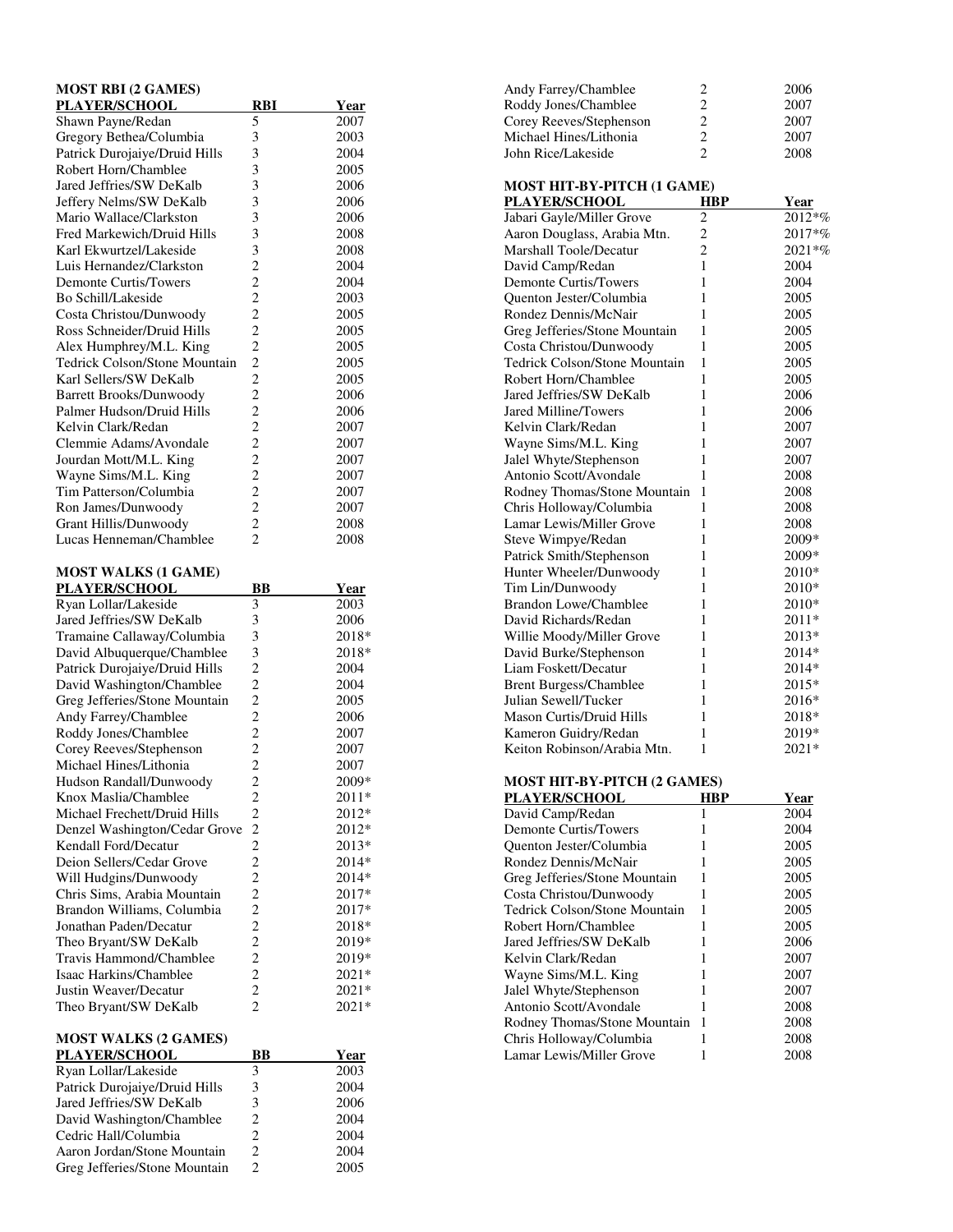# **MOST STOLEN BASES (1 GAME)**

| <b>PLAYER/SCHOOL</b>         | SВ                      | Year        |
|------------------------------|-------------------------|-------------|
| Marshall Toole/Decatur       | 4                       | $2021 * \%$ |
| Jamari Johnson/Columbia      | 3                       | 2016*       |
| Norman Kelly/Chamblee        | 3                       | 2018*       |
| Brian Weston/SW DeKalb       | 2                       | 2003        |
| Quartez Key/Lakeside         | $\overline{c}$          | 2005        |
| Neiko Johnson/Redan          | $\overline{c}$          | 2006        |
| Jeffery Nelms/SW DeKalb      | $\overline{c}$          | 2006        |
| Chris Jones/Redan            | $\overline{c}$          | 2006        |
| Roddy Jones/Chamblee         | $\overline{c}$          | 2007        |
| David Port/Dunwoody          | $\overline{c}$          | 2007        |
| Izu Isima/Tucker             | $\overline{c}$          | 2007        |
| Armani Grant/Cedar Grove     | $\overline{c}$          | 2007        |
| Corey Reeves/Stephenson      | $\overline{c}$          | 2007        |
| Lamar Lewis/Miller Grove     | $\overline{c}$          | 2008        |
| Antonio Scott/Avondale       | $\overline{c}$          | 2008        |
| Grant Hillis/Dunwoody        | $\overline{c}$          | 2008        |
| Steve Wimpye/Redan           | $\overline{c}$          | 2009*       |
| Ben Means/Lakeside           | $\overline{c}$          | 2010*       |
| Knox Maslia/Chamblee         | $\overline{c}$          | 2011*       |
| Sean Charleston/Miller Grove | $\overline{2}$          | 2012*       |
| TeKwann Whyte/Stephenson     | $\overline{\mathbf{c}}$ | 2015*       |
| Justin Johnson/Chamblee      | $\overline{c}$          | 2016*       |
| Juston Jordan/SW DeKalb      | $\overline{2}$          | 2019*       |
| Isaac Harkins/Chamblee       | 2                       | 2021*       |
| Joseph Garcia/Lakeside       | 2                       | 2021*       |
| Justin Weaver/Decatur        | $\overline{2}$          | $2021*$     |
|                              |                         |             |

## **MOST STOLEN BASES (2 GAMES)**

| PLAYER/SCHOOL                 | SВ | <b>Year</b> |
|-------------------------------|----|-------------|
| <b>Ouartez Key/Lakeside</b>   | 3  | 2005        |
| Neiko Johnson/Redan           | 3  | 2006        |
| Antonio Scott/Avondale        | 3  | 2008        |
| Brian Weston/SW DeKalb        | 2  | 2003        |
| Tony Jones/SW DeKalb          | 2  | 2003        |
| Patrick Durojaiye/Druid Hills | 2  | 2004        |
| Evan Turner/SW DeKalb         | 2  | 2005        |
| Jeffery Nelms/SW DeKalb       | 2  | 2006        |
| Chris Jones/Redan             | 2  | 2006        |
| Mario Wallace/Clarkston       | 2  | 2006        |
| Roddy Jones/Chamblee          | 2  | 2007        |
| David Port/Dunwoody           | 2  | 2007        |
| Izu Isima/Tucker              | 2  | 2007        |
| Armani Grant/Cedar Grove      | 2  | 2007        |
| Corey Reeves/Stephenson       | 2  | 2007        |
| Lamar Lewis/Miller Grove      | 2  | 2008        |
| Grant Hillis/Dunwoody         | 2  | 2008        |
| Dadynoel Lorenzo/Tucker       | 2  | 2008        |
|                               |    |             |

# **PITCHING MOST INNINGS PITCHED**

| <b>PLAYER/SCHOOL</b>               | IP             | PD   | Year   |
|------------------------------------|----------------|------|--------|
| <b>Patrick Scott/Chamblee</b>      | 8              | W    | 2021*% |
| Alex Schmid/Lakeside               | 6              | W    | 2004   |
| Jordan Scott/Arabia Mountain       | 6              | W    | 2013*  |
| Thomas Hodo/M.L. King              | $\overline{4}$ | W/SV | 2007   |
| Kenneth Camp/SW DeKalb             | 4              | ND   | 2004   |
| James Dudley/Lithonia              | 4              | ND   | 2004   |
| Tim Jones/Redan                    | $\overline{4}$ | ND   | 2007   |
| <b>Bradley Brickhouse/Lakeside</b> | $\overline{4}$ | ND   | 2007   |
| Lamar Lewis/Miller Grove           | $\overline{4}$ | L    | 2008   |
| Rob Gruber/Chamblee                | 3.1            | ND   | 2006   |
| Joe Billick/Dunwoody               | 3              | W    | 2003   |
| Nick O'Neal/SW DeKalb              | 3              | W    | 2004   |
| Dominic Brown/Redan                | 3              | W    | 2006   |
| <b>Grant Hillis/Dunwoody</b>       | 3              | W    | 2008   |
| Lucas Henneman/Chamblee            | 3              | W    | 2008   |
| Will Bracewell/Lakeside            | 3              | W    | 2011*  |
| Terrell McCall/Stephenson          | 3              | W    | 2015*  |
| Keenan Howard, Decatur             | 3              | W    | 2017*  |
| Karl Sellers/SW DeKalb             | 3              | ND/L | 2005   |
| Paul Bacot/Lakeside                | 3              | ND   | 2003   |
| Adam Strange/Dunwoody              | 3              | ND   | 2004   |
| Scott Key/Lakeside                 | 3              | ND   | 2005   |
| Will Palmer/Lakeside               | 3              | ND   | 2005   |
| Larry Johnson/Towers               | 3              | ND   | 2005   |
| Derrick Fox/Lithonia               | 3              | ND   | 2006   |
| Chris Thibodeaux/Druid Hills       | 3              | ND   | 2007   |
| Jeremy Moorman/Columbia            | 3              | ND   | 2007   |
| Robert Hutchinson/Columbia         | 3              | ND   | 2009*  |
| Monte Reese/Miller Grove           | 3              | ND   | 2010*  |
| Chris Rich/Lakeside                | 3              | ND   | 2010*  |
| John Bryant/Arabia Mountain        | 3              | ND   | 2011*  |
| <b>Foster Thomason/Druid Hills</b> | 3              | ND   | 2012*  |
| Rasean Fullmore/Lithonia           | 3              | ND   | 2012*  |
| Aaron Perry/Tucker                 | 3              | ND   | 2014*  |
| Andrew Roberston, St. Pius         | 3              | ND   | 2017*  |
| Corey King/Arabia Mountain         | 3              | ND   | 2018*  |
| Tim Gordineer/Dunwoody             | 3              | L    | 2003   |
| Marshall Higdon/Tucker             | 3              | L    | 2004   |
| Justin Hines/Lithonia              | 3              | L    | 2004   |
| Travis Bell/Redan                  | 3              | L    | 2008   |
| Brian Thomas/SW DeKalb             | 3              | L    | 2009*  |
| Garrett Gooden/St. Pius            | 2.2            | W    | 2016*  |
| Ehrin Lynch/M.L. King              | 2.2            | ND   | 2005   |
| Jabari Gayle/Miller Grove          | 2.2            | ND   | 2012*  |
| Miles Grayson/Tucker               | 2.2            | ND   | 2018*  |
| Greg Kellert/Dunwoody              | 2.2            | L    | 2006   |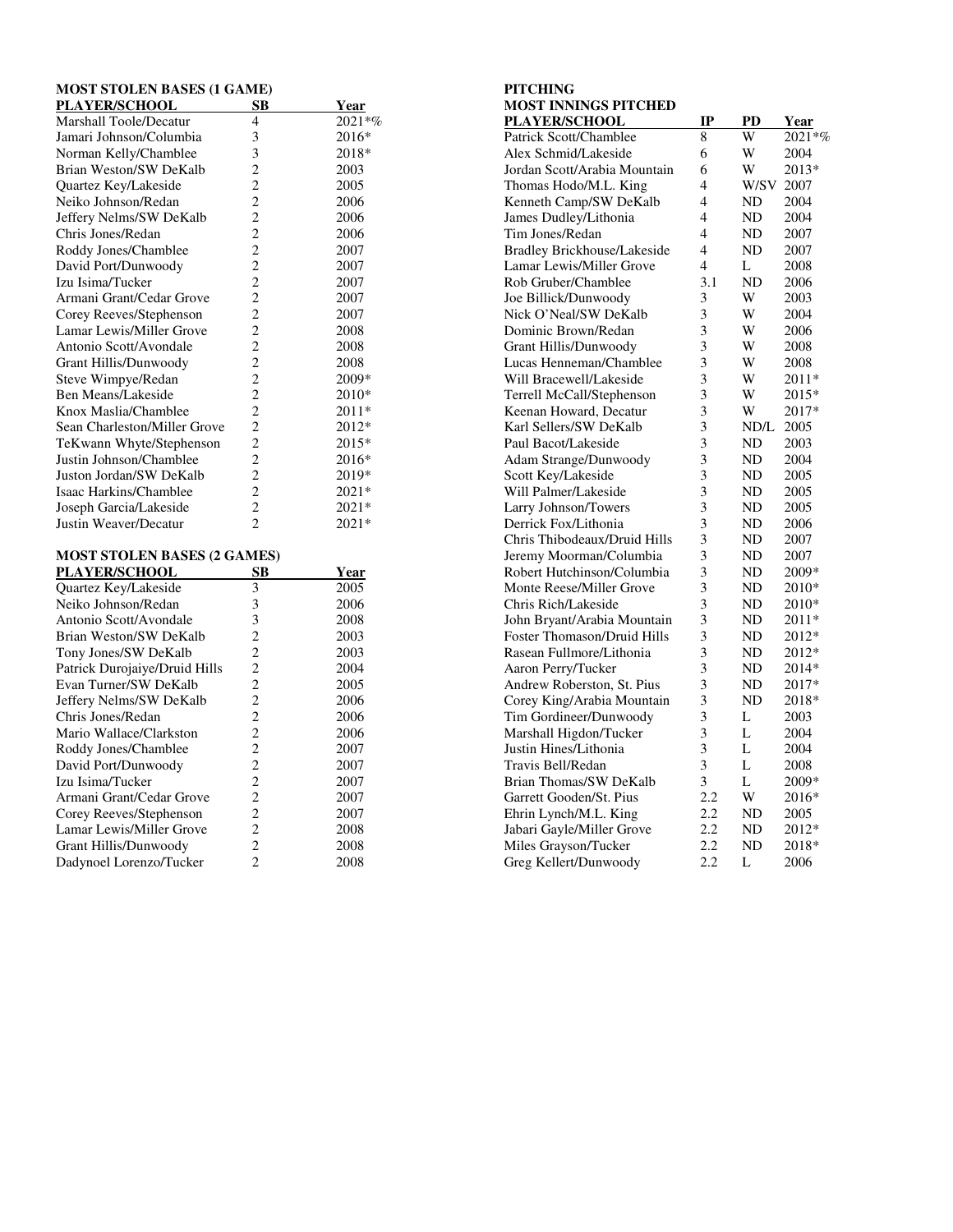| <b>MOST STRIKEOUTS</b>                                |                |                |             |        |
|-------------------------------------------------------|----------------|----------------|-------------|--------|
| PLAYER/SCHOOL                                         | <b>SO</b>      | IP             | PD Year     |        |
| Patrick Scott/Chamblee                                | 15             | 8              | W           | 2021*% |
| Mason Curtis/Druid Hills                              | 9              | 5              | ND          | 2018*  |
| Joe Billick/Dunwoody                                  | 8              | 3              | W           | 2003   |
| Kenneth Camp/SW DeKalb                                | 8              | 4              | <b>ND</b>   | 2003   |
| Tim Jones/Redan                                       | 8              | 4              | ND          | 2007   |
| Corey King/Arabia Mountain                            | 7              | 3              | <b>ND</b>   | 2018*  |
| Lucas Henneman/Chamblee                               | 6              | 3              | W           | 2008   |
| Jordan Scott/Arabia Mountain                          | 6              | 6              | W           | 2013*  |
| Elijah Hammonds/Columbia                              | 6              | $\overline{4}$ | W           | 2018*  |
| Will Palmer/Lakeside                                  | 6              | 3              | ND          | 2005   |
| Mike Padgett/Chamblee                                 | 6              | $\overline{c}$ | ND          | 2005   |
| Monte Reese/Miller Grove                              | 6              | 3              | <b>ND</b>   | 2010   |
| Will Forth/Dunwoody                                   | 6              | $\overline{c}$ | ND          | 2019*  |
| Thomas Hodo/M.L. King                                 | 5              | $\overline{4}$ | W/SV        | 2007   |
| Nick O'Neal/SW DeKalb                                 | 5              | 3              | W           | 2004   |
| Garrett Gooden/St. Pius                               | 5              | 2.2            | W           | 2016*  |
| Ga'Von Wray/Stephenson                                | 5              | 2.             | W           | 2019*  |
| Paul Bacot/Lakeside                                   | 5              | 3              | ND          | 2003   |
|                                                       | 5              | 3              | ND          | 2004   |
| Adam Strange/Dunwoody<br>Roane Beard/Druid Hills      | 5              | $\overline{c}$ | ND          | 2008   |
|                                                       |                |                |             |        |
| Chris Rich/Lakeside                                   | 5              | 3              | ND          | 2010   |
| Juston Jordan/SW DeKalb                               | 5              | $\overline{c}$ | ND          | 2019*  |
| Marshall Higdon/Tucker                                | 5              | 3              | L           | 2004   |
| Sean Wilson/Lakeside                                  | 4              | 1              | <b>ND</b>   | 2013*  |
| Fonterrian Ingram/McNair                              | 4              | $\overline{c}$ | W           | 2007   |
| Will Bracewell/Lakeside                               | 4              | $\overline{c}$ | W           | 2011*  |
| Terrell McCall/Stephenson                             | 4              | 3              | W           | 2015*  |
| James Dudley/Lithonia                                 | 4              | $\overline{4}$ | <b>ND</b>   | 2004   |
| Larry Johnson/Towers                                  | 4              | 3              | ND          | 2005   |
| Ehrin Lynch/M.L. King                                 | $\overline{4}$ | 2.2            | <b>ND</b>   | 2005   |
| Jabari Gayle/Miller Grove                             | $\overline{4}$ | 2.2            | ND          | 2012*  |
| Bradley Brickhouse/Lakeside                           | 4              | $\overline{c}$ | ND          | 2007   |
| Paul Westby/Chamblee                                  | 4              | $\overline{c}$ | ND          | 2008   |
| <b>Brent Burgess/Chamblee</b>                         | 4              | $\overline{c}$ | ND          | 2015*  |
| Theo Bryant/SW DeKalb                                 | 4              | $\overline{c}$ | ND          | 2019*  |
| Charles Johnson/Columbia                              | 4              | 1.2            | ND          | 2016*  |
| Miles Grayson/Tucker                                  | 4              | 2.2            | <b>ND</b>   | 2018*  |
| Justin Hines/Lithonia                                 | 4              | 3              | L           | 2004   |
| Travis Bell/Redan                                     | 4              | 3              | L           | 2008   |
| Nick Davenport/Lakeside                               | 4              | $\overline{c}$ | L           | 2007   |
| Lamar Lewis/Miller Grove                              | 4              | $\overline{4}$ | L           | 2008   |
| Andre Wilson/SW DeKalb                                | 4              | $\overline{c}$ | $\mathbf L$ | 2011*  |
| Robert Hutchinson/Columbia                            | 4              | 3              | ND          | 2009*  |
| Carlos Jones/Columbia                                 | 3              | $\overline{c}$ | W           | 2003   |
| Dominic Brown/Redan                                   | 3              | 3              | W           | 2006   |
| <b>Grant Hillis/Dunwoody</b>                          | 3              | 3              | W           | 2008   |
| Keenan Howard, Decatur                                | 3              | 3              | W           | 2017*  |
| Malik Jones/Chamblee                                  | 3              | $\overline{c}$ | W           | 2014*  |
| Laron Benson/Druid Hills                              | 3              | 1.2            | W           | 2010*  |
| Adam Dixon, Chamblee                                  | 3              | $\mathbf{1}$   | SV          | 2017*  |
|                                                       | 3              | $\overline{c}$ | ND          | 2003   |
| Elston Campbell/Cross Keys<br>Jauquin Respress/McNair | 3              | $\mathbf{1}$   | ND          | 2004   |
|                                                       | 3              | $\mathbf{1}$   |             |        |
| Logan Elliot/Dunwoody                                 |                |                | ND          | 2013*  |
| Scott Key/Lakeside                                    | 3              | 3              | ND          | 2005   |
| Jeremy Moorman/Columbia                               | 3              | 3              | ND          | 2007   |
| Foster Thomason/Druid Hills                           | 3              | 3              | ND          | 2012*  |
| Mike Jones/Redan                                      | 3              | $\overline{c}$ | ND          | 2008   |
| Channing Walker, SW DeKalb                            | 3              | $\overline{c}$ | ND          | 2017*  |
| Louis Davenport, Tucker                               | 3              | $\mathbf{1}$   | ND          | 2017*  |
| Andrew Roberston, St. Pius                            | 3              | 3              | ND          | 2017*  |
| Jamal Huff, Columbia                                  | 3              | $\overline{c}$ | <b>ND</b>   | 2017*  |
| Tim Gordineer/Dunwoody                                | 3              | 3              | L           | 2003   |
| Brian Thomas/SW DeKalb                                | 3              | 3              | L           | 2009*  |
| Greg Kellert/Dunwoody                                 | 3              | 2.2            | L           | 2006   |
| Andrew Doetsch/Lakeside                               | 3              | $\overline{c}$ | L           | 2013*  |
| James Parris, Redan                                   | 3              | 1              | L           | 2017*  |

| <b>MOST WALKS ALLOWED</b>       |                          |                |                |          |
|---------------------------------|--------------------------|----------------|----------------|----------|
| <b>PLAYER/SCHOOL</b>            | ВB                       | IP             |                | PD Year  |
| <b>Gerald Bess/Miller Grove</b> | 5                        | 1.1            | ND.            | 2018*%   |
| Desmond Dollison/Redan          | 5                        | 2.1            | L              | $2021*%$ |
| Fonterrian Ingram/McNair        | 4                        | $\overline{c}$ | W              | 2007     |
| James Dudley/Lithonia           | 4                        | 4              | ND             | 2004     |
| Larry Johnson/Towers            | 4                        | 3              |                | ND 2005  |
| Drew Henry/Chamblee             | $\overline{4}$           | $\overline{2}$ | ND.            | 2014*    |
| Tevin Whaley/McNair             | 4                        | 1.1            | L              | 2012*    |
| Derek Cooper/Stone Mountain     | 4                        | 1              | N <sub>D</sub> | 2007     |
| Chris Jones/Redan               | 3                        | $\overline{c}$ | W              | 2006     |
| Tim Jones/Redan                 | 3                        | $\overline{4}$ | ND             | 2007     |
| Charles Johnson/Columbia        | 3                        | 1.2            | ND             | $2016*$  |
| Antonio Johnson/M.L. King       | 3                        | 2              |                | ND 2016* |
| Corey Forde/Stephenson          | 3                        | $\overline{2}$ | ND             | 2016*    |
| Miles Grayson/Tucker            | 3                        | 2.2            | ND             | 2018*    |
| Gregory Bethea/Columbia         | 3                        | 1              | L              | 2003     |
| James Parris, Redan             | 3                        | 1              | L              | 2017*    |
| Marshall Higdon/Tucker          | 3                        | 3              | L              | 2004     |
| Brian Thomas/SW DeKalb          | 3                        | 3              | L              | 2009*    |
| Joshua Campbell/Arabia Mtn.     | 3                        | 0.1            | L              | 2018*    |
| Ian Burnstine/Dunwoody          | 3                        | $\overline{2}$ | L              | 2019*    |
| B.J. Barnes/Stephenson          | 3                        | 1              | SV             | 2013*    |
| Nick O'Neal/SW DeKalb           | $\overline{c}$           | 3              | W              | 2004     |
| Tamane Morris/Stone Mountain    | $\overline{c}$           | 1.2            | W              | 2005     |
| Keenan Howard, Decatur          | $\overline{c}$           | 3              | W              | 2017*    |
| Ga'Von Wray/Stephenson          | $\overline{2}$           | 2.             | W              | 2019*    |
| Kenneth Camp/SW DeKalb          | $\overline{c}$           | 4              | ND             | 2003     |
| Siddhartha Lake-Suddan/Lithonia | $\overline{2}$           | $\overline{2}$ | ND             | 2003     |
| Xavier Griffin/M.L. King        | $\overline{c}$           | $\overline{2}$ | ND             | 2010     |
| Jared McKay/Chamblee            | $\overline{c}$           | $\overline{c}$ | ND.            | $2014*$  |
| Aaron Perry/Tucker              | $\overline{c}$           | 3              |                | ND 2014* |
| <b>Harrison Moore</b>           | $\overline{c}$           | 1              | ND             | 2014*    |
| Juston Jordan/SW DeKalb         | $\overline{c}$           | $\overline{2}$ | ND             | $2019*$  |
| Will Forth/Dunwoody             | $\overline{c}$           | $\overline{c}$ |                | ND 2019* |
| Daniel Harrison/Lakeside        | $\overline{c}$           | $\overline{2}$ | ND.            | 2019*    |
| Tim Gordineer/Dunwoody          | $\overline{c}$           | 3              | L              | 2003     |
| Justin Hines/Lithonia           | $\overline{c}$           | 3              | L              | 2004     |
| Greg Kellert/Dunwoody           | $\overline{c}$           | 2.2            | L              | 2006     |
| Jason Davis/SW DeKalb           | $\overline{c}$           | $\overline{2}$ | L              | 2014*    |
| Angelo Clark/Cedar Grove        | $\overline{c}$           | 1.2            | L              | 2010     |
| Deon Johnson/Columbia           | $\overline{2}$           | 1              | L              | 2005     |
| Christopher Harris/Miller Grove | $\overline{\mathcal{L}}$ | 1.2            | ND.            | $2021*$  |

Desmond Dollison 3 2.1 L 2021\*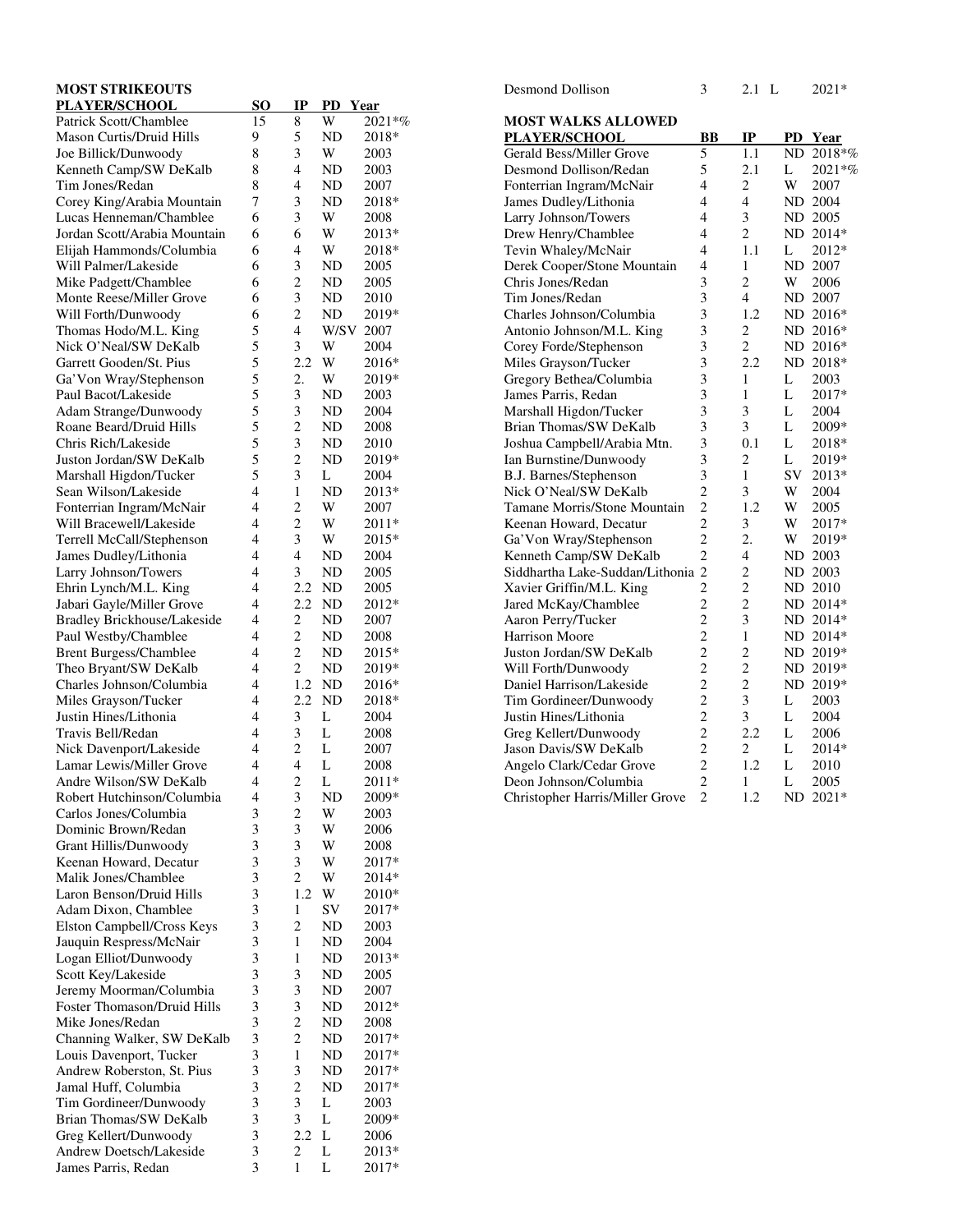## **LEAST WALKS ALLOWED**

| <b>PLAYER/SCHOOL</b>            | <b>BB</b>      | IP             | PD             | Year    |
|---------------------------------|----------------|----------------|----------------|---------|
| Alex Schmid/Lakeside            | 0              | 6              | W              | 2004    |
| <b>Mason Curtis/Druid Hills</b> | $\theta$       | 5              | ND             | 2018*   |
| Joe Billick/Dunwoody            | $\overline{0}$ | 3              | W              | 2003    |
| Terrell McCall/Stephenson       | 0              | 3              | W              | 2015*   |
| Paul Bacot/Lakeside             | $\overline{0}$ | 3              | <b>ND</b>      | 2003    |
| Adam Strange/Dunwoody           | $\overline{0}$ | 3              | ND             | 2004    |
| Karl Sellers/SW DeKalb          | $\theta$       | 3              | ND/L           | 2005    |
| Scott Key/Lakeside              | $\theta$       | 3              | N <sub>D</sub> | 2005    |
| Chris Rich/Lakeside             | $\overline{0}$ | 3              | ND             | 2010    |
| Rasean Fullmore/Lithonia        | $\overline{0}$ | 3              | ND             | 2012*   |
| Andrew Robertson, St. Pius      | 0              | 3              | <b>ND</b>      | 2017*   |
| Linden Weng/Chamblee            | 0              | $\overline{2}$ | W              | 2012*   |
| Malik Jones/Chamblee            | $\overline{0}$ | $\overline{c}$ | W              | $2014*$ |
| Demarcus Taylor/Tucker          | $\theta$       | $\overline{c}$ | SV.            | 2012*   |
| Mike Padgett/Chamblee           | 0              | $\overline{c}$ | <b>ND</b>      | 2005    |
| Yannick Williams/Stone Mtn.     | $\overline{0}$ | $\overline{c}$ | ND             | 2012*   |
| Ryan Gaines/Dunwoody            | $\overline{0}$ | $\overline{c}$ | <b>ND</b>      | 2013*   |
| Kevin Wimbish/SW DeKalb         | $\overline{0}$ | $\overline{c}$ | ND             | 2014*   |
| Tyler Povlsen/Lakeside          | $\overline{0}$ | $\overline{c}$ | <b>ND</b>      | 2014*   |
| Justin Washington/Columbia      | $\overline{0}$ | $\overline{c}$ | ND             | 2015*   |
| Max Stephensons/Chamblee        | 0              | $\overline{c}$ | N <sub>D</sub> | 2019*   |
| Laron Benson/Druid Hills        | $\theta$       | 1.2            | W              | 2010    |
| Brendan Smith/Cedar Grove       | 0              | 1.2            | <b>ND</b>      | 2005    |
| Montel Hudson/Stone Mtn.        | 0              | 1.1            | <b>ND</b>      | 2010    |
| Cole Howard/Lakeside            | $\overline{0}$ | 1.2            | <b>ND</b>      | 2016*   |
| Kyle Washington, Tucker         | $\overline{0}$ | 1.0            | <b>ND</b>      | 2017*   |
| Laquon Bloodsaw, Miller Grove   | $\overline{0}$ | 1.0            | ND             | 2017*   |
| Louis Davenport, Tucker         | $\overline{0}$ | 1.0            | ND             | 2017*   |
| Jeremy Hatchett/SW DeKalb       | $\overline{0}$ | 1.0            | ND             | 2018*   |

## **EARNED RUN AVG. (2 or more IP)**

| <b>PLAYER/SCHOOL</b>         | IР  | RA | ER. | ERA  | Year    |
|------------------------------|-----|----|-----|------|---------|
| Patrick Scott/Chamblee       | 8   | 0  | 0   | 0.00 | $2021*$ |
| Alex Schmid/Lakeside         | 6   | 0  | 0   | 0.00 | 2004    |
| Jordan Scott/Arabia Mountain | 6   | 0  | 0   | 0.00 | $2013*$ |
| Thomas Hodo/M.L. King        | 4   | 0  | 0   | 0.00 | 2007    |
| Kenneth Camp/SW DeKalb       | 4   | 0  | 0   | 0.00 | 2003    |
| Rob Gruber/Chamblee          | 3.1 | 3  | 0   | 0.00 | 2006    |
| Paul Bacot/Lakeside          | 3   | 0  | 0   | 0.00 | 2003    |
| Chris Rich/Lakeside          | 3   | 0  | 0   | 0.00 | $2010*$ |
| Foster Thomason/Druid Hills  | 3   | 0  | 0   | 0.00 | $2012*$ |
| Keenan Howard, Decatur       | 3   | 0  | 0   | 0.00 | $2017*$ |

| Corey King/Arabia Mountain      | 3                        | 0              | 0              | 0.00 | 2018* |
|---------------------------------|--------------------------|----------------|----------------|------|-------|
| Karl Sellers/SW DeKalb          | 3                        | 1              | $\theta$       | 0.00 | 2005  |
| Lucas Henneman/Chamblee         | 3                        | 1              | $\theta$       | 0.00 | 2008  |
| Will Bracewell/Lakeside         | 3                        | 1              | 0              | 0.00 | 2011* |
| John Bryant/Arabia Mountain     | 3                        | 1              | $\theta$       | 0.00 | 2011* |
| Rasean Fullmore/Lithonia        | 3                        | 1              | $\overline{0}$ | 0.00 | 2012* |
| Aaron Perry/Tucker              | 3                        | $\overline{2}$ | 0              | 0.00 | 2014* |
| Marshall Higdon/Tucker          | 3                        | 6              | $\overline{0}$ | 0.00 | 2004  |
| Jabari Gayle/Miller Grove       | 2.2                      | $\theta$       | $\overline{0}$ | 0.00 | 2012* |
| Garrett Gooden/St. Pius         | 2.2                      | $\theta$       | $\theta$       | 0.00 | 2016* |
| Carlos Jones/Columbia           | $\overline{c}$           | $\overline{0}$ | $\overline{0}$ | 0.00 | 2003  |
| Mike Padgett/Chamblee           | $\overline{2}$           | $\theta$       | $\theta$       | 0.00 | 2005  |
| Roane Beard/Druid Hills         | $\overline{2}$           | $\overline{0}$ | $\overline{0}$ | 0.00 | 2008  |
| Henry Jacobs/Chamblee           | $\overline{2}$           | $\theta$       | $\theta$       | 0.00 | 2009* |
| Chris Bowers/Tucker             | $\overline{2}$           | $\theta$       | $\theta$       | 0.00 | 2009* |
| Daven White/Lithonia            | $\overline{c}$           | $\overline{0}$ | $\overline{0}$ | 0.00 | 2009* |
| Linden Weng/Chamblee            | $\overline{c}$           | $\theta$       | $\theta$       | 0.00 | 2012* |
| Demarcus Taylor/Tucker          | $\overline{c}$           | $\overline{0}$ | $\theta$       | 0.00 | 2012* |
| Corwin Latner/Lithonia          | $\overline{2}$           | $\theta$       | $\theta$       | 0.00 | 2013* |
| Ryan Gaines/Dunwoody            | $\overline{c}$           | $\overline{0}$ | $\theta$       | 0.00 | 2013* |
| Tyler Povlsen/Lakeside          | $\overline{c}$           | $\theta$       | $\theta$       | 0.00 | 2014* |
| Jared McKay/Chamblee            | $\overline{2}$           | $\overline{0}$ | $\overline{0}$ | 0.00 | 2014* |
| Christian Griffin/Stephenson    | $\overline{2}$           | $\theta$       | $\theta$       | 0.00 | 2015* |
| Emory Willis, Tucker            | $\overline{2}$           | $\overline{0}$ | $\overline{0}$ | 0.00 | 2017* |
| Ga' Von Wray/Stephenson         | $\overline{c}$           | $\overline{0}$ | $\overline{0}$ | 0.00 | 2019* |
| Tyson Scott/Arabia Mountain     | $\overline{c}$           | $\theta$       | $\theta$       | 0.00 | 2019* |
| Talib McDaniel-Burdeaux/Steph   | $\overline{c}$           | $\overline{0}$ | $\overline{0}$ | 0.00 | 2019* |
| Daniel Harrison/Lakeside        | $\overline{c}$           | $\theta$       | $\theta$       | 0.00 | 2019* |
| Theo Bryant/SW DeKalb           | $\overline{c}$           | 1              | $\overline{0}$ | 0.00 | 2019* |
| Channing Walker, SW DeKalb      | $\overline{2}$           | $\overline{c}$ | $\theta$       | 0.00 | 2017* |
| Olen Burks/Avondale             | $\overline{\mathcal{L}}$ | 1              | $\overline{0}$ | 0.00 | 2005  |
| Siddhartha Lake-Suddan/Lithonia | $\overline{2}$           | 1              | $\theta$       | 0.00 | 2003  |
| <b>Brent Burgess/Chamblee</b>   | $\overline{c}$           | 1              | $\overline{0}$ | 0.00 | 2015* |
| Jared Jeffries/SW DeKalb        | $\overline{c}$           | $\overline{c}$ | $\overline{0}$ | 0.00 | 2006  |
| Fonterrian Ingram/McNair        | $\overline{c}$           | $\overline{c}$ | $\theta$       | 0.00 | 2007  |
| Kevin Wimbish/SW DeKalb         | $\overline{c}$           | $\overline{c}$ | $\overline{0}$ | 0.00 | 2014* |
| Chris Jones/Redan               | $\overline{c}$           | 3              | $\theta$       | 0.00 | 2006  |
| Yannick Williams/Stone Mtn.     | $\overline{2}$           | $\overline{4}$ | $\overline{0}$ | 0.00 | 2012* |
|                                 |                          |                |                |      |       |

\*--2009-19 Classics were one, 9-inning game, previous were two, 7 inning games

%--New Record

No Game Played in 2020 (Pandemic)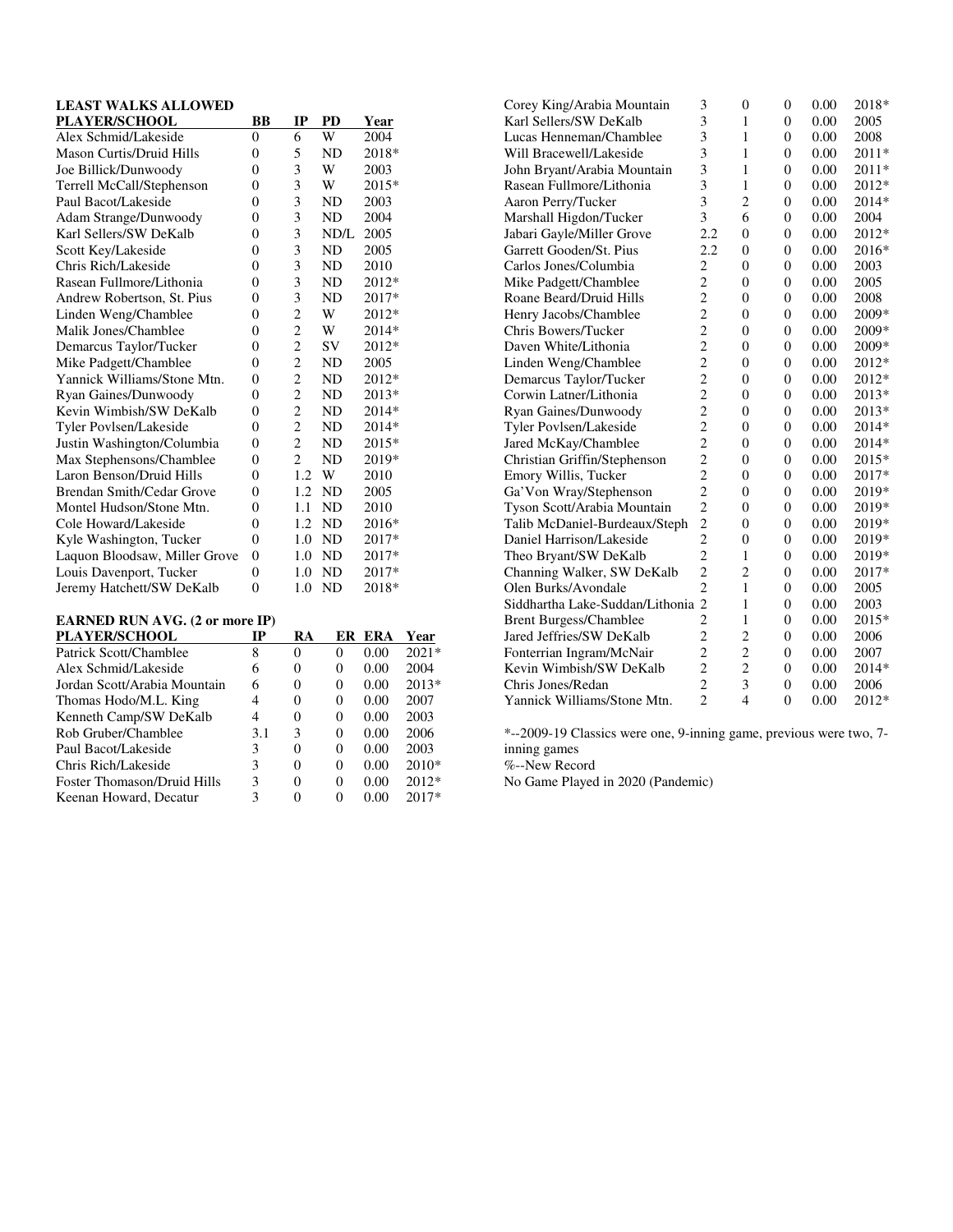# **DEKALB COUNTY JUNIOR ALL-STAR CLASSIC RECORDS 2009-21**

## **HITTING**

| <b>MOST HITS</b>                                    |                           |       |
|-----------------------------------------------------|---------------------------|-------|
| PLAYER/SCHOOL                                       | <b>HITS (AT BATS)Year</b> |       |
| DeAnthony Baker/Redan                               | $3(3-3)$                  | 2014* |
| Shaquille Hickson/McNair                            | $3(3-3)$                  | 2015* |
| Silas Butler, Arabia Mountain                       | $3(3-3)$                  | 2017* |
| Xavier Griffen/Columbia                             | $3(3-4)$                  | 2009  |
| Sean Wilson/Lakeside                                | $3(3-4)$                  | 2012  |
| Will Hudgins/Dunwoody                               | $3(3-4)$                  | 2013  |
| Kevin Wimbish/SW DeKalb                             | $3(3-4)$                  | 2013  |
| James Nelson/Redan                                  | $3(3-4)$                  | 2014  |
| David Coble/Chamblee                                | $3(3-5)$                  | 2011  |
| Chrestian Adams, Stephenson                         | $3(3-5)$                  | 2016  |
| Javeon Cody, SW DeKalb                              | $3(3-5)$                  | 2016  |
| Bakari Gayle/M.L. King                              | $2(2-2)$                  | 2014  |
| Matthew Welsh/Chamblee                              | $2(2-2)$                  | 2018  |
| Casey Tuttle/Druid Hills                            | $2(2-3)$                  | 2009  |
| DeAndre Waldburg/SW DeKalb                          | $2(2-3)$                  | 2009  |
| Dionte Mandeldove/Redan                             | $2(2-3)$                  | 2009  |
| George McGinnis/Columbia                            | $2(2-3)$                  | 2009  |
| Mitch Earnest/Lakeside                              | $2(2-3)$                  | 2009  |
| DeAngelo Smith/Lithonia                             | $2(2-3)$                  | 2010  |
| Denzel Washington/Cedar Grove                       | $2(2-3)$                  | 2011  |
| B.J. Barnes/Stephenson                              | $2(2-3)$                  | 2012  |
| Tyler Povleson/Lakeside                             | $2(2-3)$                  | 2013  |
| Jakobi Meyers/Arabia Mountain                       | $2(2-3)$                  | 2014  |
| Drew Hinton/Lakeside                                | $2(2-3)$                  | 2015  |
| Kaine Smith/Miller Grove                            | $2(2-3)$                  | 2015  |
| Alex Glier, Decatur                                 | $2(2-3)$                  | 2016  |
| Michael Williams, Stone Mountain                    | $2(2-3)$                  | 2016  |
| Max Stephens/Chamblee                               | $2(2-3)$                  | 2018  |
| Gus Young/Lakaeside                                 | $2(2-3)$                  | 2018  |
| Ga'Von Wray/Stephenson                              | $2(2-3)$                  | 2018  |
| Theodore Reddick/Lithonia                           | $2(2-3)$                  | 2019  |
| Isaac Terrell/Lakeside                              | $2(2-3)$                  | 2021  |
| Will Middour/Lakeside                               | $2(2-4)$                  | 2009  |
| Trumon Jefferson/Decatur                            | $2(2-4)$                  | 2010  |
| Jared Martin/Dunwoody                               | $2(2-4)$                  | 2011  |
|                                                     | $2(2-4)$                  | 2012  |
| Joseph Graves/Redan<br><b>Brad Earnest/Lakeside</b> | $2(2-4)$                  | 2013  |
| Deion Sellers/Cedar Grove                           | $2(2-4)$                  | 2013  |
| Jake Lovvorn/Tucker                                 | $2(2-4)$                  | 2014  |
|                                                     |                           |       |
| Luke Bumgardner/Decatur                             | $2(2-4)$                  | 2014  |
| Kennet Sorenson, St. Pius                           | $2(2-4)$                  | 2016  |
| Khalil Manuel, Columbia                             | $2(2-4)$                  | 2016  |
| Jarrett Ford, Decatur                               | $2(2-4)$                  | 2017  |
| Kolby Taylor/Cedar Grove                            | $2(2-4)$                  | 2019  |
| Stephen Gaulden/Chamblee                            | $2(2-5)$                  | 2010  |
| Sean Charleston/Miller Grove                        | $2(2-5)$                  | 2011  |
| Aaron Douglas, Arabia Mountain                      | $2(2-5)$                  | 2016  |
| Daniel Harris, Miller                               | $2(2-5)$                  | 2016  |
| Jenard Morris, Cedar Grove                          | $2(2-5)$                  | 2016  |

| <b>MOST DOUBLES</b>           |              |       |
|-------------------------------|--------------|-------|
| <u>PLAYER/SCHOOL</u>          | 2В           | Year  |
| Mitch Earnest/Lakeside        | 2            | 2009* |
| <b>Brad Earnest/Lakeside</b>  | 2            | 2013* |
| Alex Coble/Chamblee           | 1            | 2009  |
| Tim Lin/Dunwoody              | 1            | 2009  |
| Trumon Jefferson/Decatur      | 1            | 2010  |
| Jonathan Whittington/Lakeside | 1            | 2010  |
| Larry McCall/Tucker           | 1            | 2010  |
| Jared Martin/Dunwoody         | 1            | 2011  |
| Denzel Washington/Cedar Gr.   | 1            | 2011  |
| <b>B.J. Barnes/Stephenson</b> | 1            | 2012  |
| Dar'Kwan Brown/M.L. King      | 1            | 2012  |
| Malik Jones/Chamblee          | 1            | 2013  |
| Kevin Wimbish/SW DeKalb       | 1            | 2013  |
| Bakari Gayle/M.L. King        | 1            | 2014  |
| James Nelson/Redan            | 1            | 2014  |
| DeAnthony Baker/Redan         | 1            | 2014  |
| Jake Lovvorn/Tucker           | 1            | 2014  |
| Jordan Thomas/M.L. King       | 1            | 2014  |
| Luke Bumgardner/Decatur       | 1            | 2014  |
| Kevin Smith/Dunwoody          | 1            | 2014  |
| Kaine Smith/Miller Grove      | 1            | 2015  |
| Alex Glier, Decatur           | 1            | 2016  |
| Daniel Harris, Miller Grove   | 1            | 2016  |
| Harrison Aiken, Druid Hills   | 1            | 2016  |
| Silas Butler, Arabia Mountain | 1            | 2017  |
| Jeremy Hatchett, SW DeKalb    | 1            | 2017  |
| Elijah Hammonds, Columbia     | 1            | 2017  |
| Jarrett Ford, Decatur         | 1            | 2017  |
| Tyson Scott/Arabia Mountain   | 1            | 2018  |
| Ga'Von Wray/Stephenson        | 1            | 2018  |
| Theo Bryant/SW DeKalb         | 1            | 2018  |
| Donye Evans/Redan             | 1            | 2019  |
| Deatric Alexander/Lakeside    | 1            | 2019  |
| Lukas Clark/Decatur           | 1            | 2019  |
| Sadir Ryan/SW DeKalb          | $\mathbf{1}$ | 2021  |
| Andre Hunter/Tucker           | 1            | 2021  |
|                               |              |       |
| <b>MOST TRIPLES</b>           |              |       |
| PLAYER/SCHOOL                 | 3B           | Year  |
| Xavier Griffen/Columbia       | 1            | 2009* |
| Kennet Sorenson, St. Pius     | 1            | 2016* |
| Jenard Morris, Cedar Grove    | $\mathbf{1}$ | 2016* |
| Trevon Flowers, Tucker        | 1            | 2017* |
| Ga'Von Wray/Stephenson        | 1            | 2018* |
| Nathan Pettit/Dunwoody        | 1            | 2021* |
| Mekhi Lloyd/Decatur           | 1            | 2021* |
|                               |              |       |
| <b>MOST HOMERUNS</b>          |              |       |
| PLAYER/SCHOOL                 | HR           | Year  |
| Deion Sellers/Cedar Grove     | 1            | 2013* |
| Drew Hinton/Lakeside          | 1            | 2015* |
| Silas Butler, Arabia Mountain | 1            | 2017* |
| Rashad Preston, Cedar Grove   | 1            | 2017* |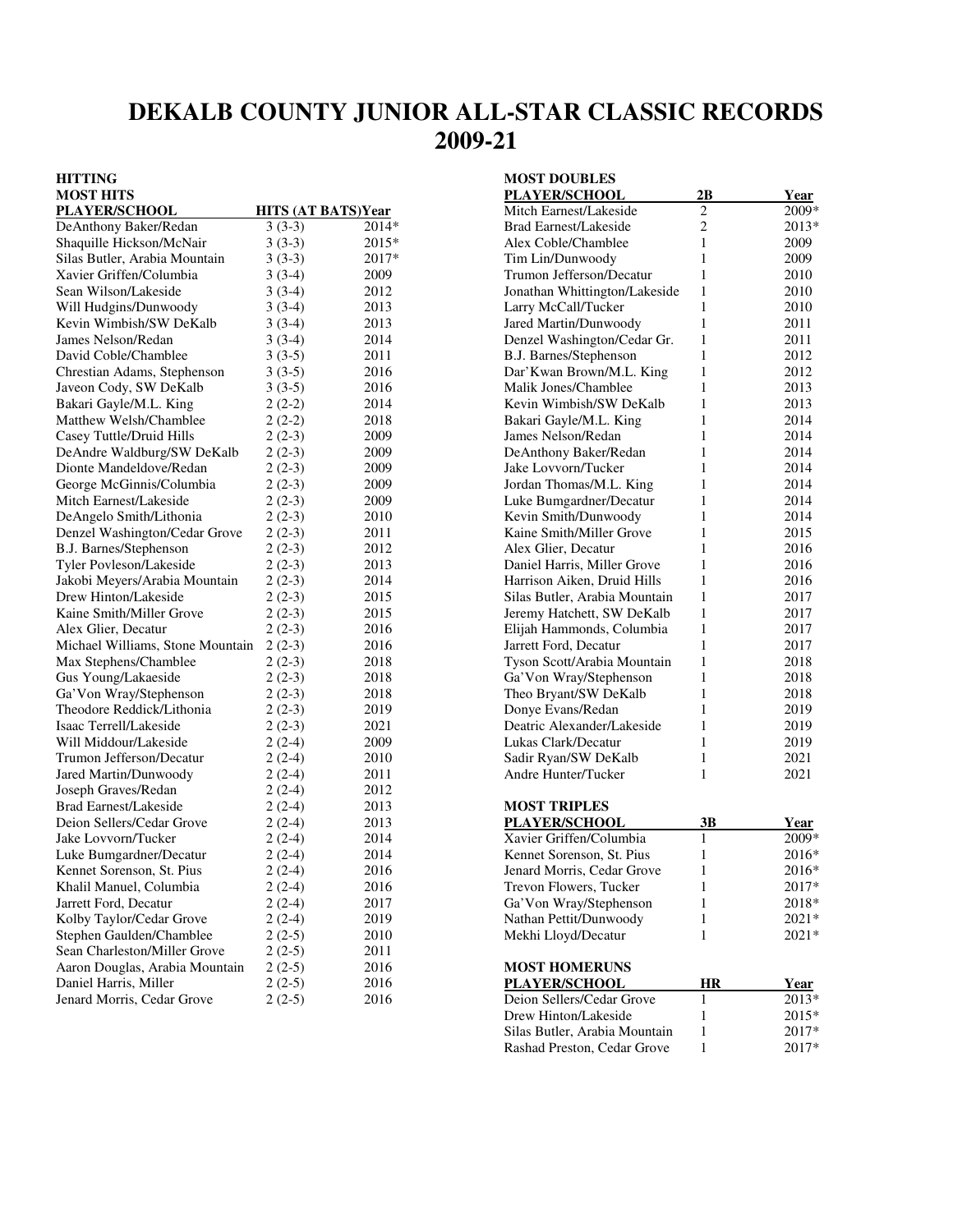| <b>MOST RBI</b>               |                         |             |
|-------------------------------|-------------------------|-------------|
| PLAYER/SCHOOL                 | <b>RBI</b>              | <u>Year</u> |
| Kennet Sorenson, St. Pius     | 5                       | 2016*       |
| Will Hudgins/Dunwoody         | 4                       | 2013        |
| DeAnthony Baker/Redan         | 4                       | 2014        |
| B.J. Barnes/Stephenson        | 3                       | 2012        |
| Deion Sellers, Cedar Grove    | 3                       | 2013        |
| Jake Lovvorn/Tucker           | 3                       | 2014        |
| Luke Bumgardner/Decatur       | 3                       | 2014        |
| Silas Butler, Arabia Mountain | 3                       | 2017        |
| Trevon Flowers, Tucker        | 3                       | 2017        |
| Kolby Taylor/Cedar Grove      | 3                       | 2019        |
| Demetres Broughton            | 3                       | 2021        |
| Andre Hunter/Tucker           | 3                       | 2021        |
| Casey Tuttle/Druid Hills      | $\overline{\mathbf{c}}$ | 2009        |
| Mitch Earnest/Lakeside        | $\overline{c}$          | 2009        |
| Tim Lin/Dunwoody              | $\overline{c}$          | 2009        |
| Trumon Jefferson/Decatur      | $\overline{c}$          | 2010        |
| Jonathan Whittington/Lakeside | $\overline{c}$          | 2010        |
| Demarcus Taylor/Tucker        | $\overline{\mathbf{c}}$ | 2011        |
| Tyler Povleson/Lakeside       | $\overline{c}$          | 2013        |
| James Nelson/Redan            | $\overline{c}$          | 2014        |
| Kameron Armstrong/Stephenson  | $\overline{c}$          | 2014        |
| Alex Glier, Decatur           | $\overline{c}$          | 2016        |
| Daniel Harris, Miller Grove   | $\overline{c}$          | 2016        |
| Reshad Preston, Cedar Grove   | $\overline{c}$          | 2017        |
| Ga' Von Wray/Stephenson       | $\overline{c}$          | 2018        |
| Tyson Scott/Arabia Mountain   | $\overline{c}$          | 2018        |
| Deatric Alexander/Lakeside    | $\overline{c}$          | 2019        |
| Tyler Eith/Dunwoody           | $\frac{2}{2}$           | 2019        |
| William Harris/McNair         |                         | 2019        |
| Mekhi Lloyd/Decatur           | $\overline{c}$          | 2021        |
| Isaac Terrell/Lakeside        | $\overline{c}$          | 2021        |
| Max Fishbein/Druid Hills      | $\overline{c}$          | 2021        |

# **MOST WALKS**

| <b>PLAYER/SCHOOL</b>          | BВ                      | Year  |
|-------------------------------|-------------------------|-------|
| Jacquez Hardy, McNair         | 3                       | 2016* |
| Jeremy Clark/Lakeside         | 3                       | 2018* |
| Hunter Wheeler/Dunwoody       | 2                       | 2009  |
| Jonathan Whittington/Lakeside | $\overline{c}$          | 2010  |
| James Burrell/Decatur         | $\overline{c}$          | 2010  |
| Mason Wood/Dunwoody           | $\overline{c}$          | 2010  |
| Max Bowen/Druid Hills         | $\overline{c}$          | 2011  |
| Xavier Cooper/Cedar Grove     | $\overline{c}$          | 2011  |
| DeAnthony Baker/Redan         | $\overline{c}$          | 2014  |
| Alex Glier, Decatur           | $\overline{c}$          | 2016  |
| Naftali Robbins, Druid Hills  | 2                       | 2016  |
| Shota Barbeau, Dunwoody       | $\overline{c}$          | 2016  |
| Emanuel Wilson, Cedar Grove   | $\overline{c}$          | 2016  |
| Kelvin Smith, Redan           | $\overline{c}$          | 2017  |
| Orlando Adams, Redan          | $\overline{c}$          | 2017  |
| Joseph Hiley, Druid Hills     | $\overline{c}$          | 2017  |
| Max Stephens/Chamblee         | $\overline{c}$          | 2018  |
| Zachi Clark/Columbia          | $\overline{c}$          | 2018  |
| Gus Young/Lakeside            | $\overline{c}$          | 2018  |
| Tucker Jones/Decatur          | $\overline{c}$          | 2018  |
| Lamont Barner/M.L. King       | $\overline{c}$          | 2019  |
| Augie McQuig/Druid Hills      | $\overline{\mathbf{c}}$ | 2019  |
| D'Corrie Kimble/Cedar Grove   | $\overline{c}$          | 2019  |
| Deatric Alexander/lakeside    | $\overline{c}$          | 2019  |
| Colin Ross/Druid Hills        | $\overline{c}$          | 2021  |
| Mekhi Lloyd/Decatur           | $\overline{2}$          | 2021  |
|                               |                         |       |

| MOST HIT-BY-PITCH               |     |              |
|---------------------------------|-----|--------------|
| <b>PLAYER/SCHOOL</b>            | HBP | Ye <u>ar</u> |
| Chris Sims, Arabia Mountain     | 2   | 2016*        |
| Jackson Hills/Decatur           | 2   | 2019*        |
| Ian Davis/Dunwoody              | 1   | 2009         |
| Montell Hudson/Stone Mtn.       | 1   | 2009         |
| Kevin Smith/Lakeside            | 1   | 2009         |
| John Bryant/Arabia Mountain     | 1   | 2010         |
| Myles Sims/M. L. King           | 1   | 2011         |
| Fentress Henderson/Miller Grove | 1   | 2012         |
| Jared McKay/Chamblee            | 1   | 2013         |
| Justin Wiggins (Lithonia)       | 1   | 2013         |
| Mario Alston/SW DeKalb          | 1   | 2014         |
| Darius Sewell/Lakeside          | 1   | 2014         |
| Nick Ewing/Druid Hills          | 1   | 2015         |
| Booth Vogel/Tucker              | 1   | 2015         |
| Josh Dunson/Tucker              | 1   | 2015         |
| Justin Josey, SW DeKalb         | 1   | 2017         |
| Jeremy Hatchett, SW DeKalb      | 1   | 2017         |
| Zandon Finch, Miller Grove      | 1   | 2017         |
| Ali Desrochers/Druid Hills      | 1   | 2018         |
| Micah Sanders/Arabia Mtn.       | 1   | 2018         |
| Jaden Camp/Stephenson           | 1   | 2021         |
| Zach Heavern/Dunwoody           | 1   | 2021         |
| Max Fishbein/Druid Hills        | 1   | 2021         |

### **MOST STOLEN BASES**

| <b>PLAYER/SCHOOL</b>         | SВ                          | Year    |
|------------------------------|-----------------------------|---------|
| DeAngelo Smith/Lithonia      | 3                           | 2010*   |
| Connor Haynes/Dunwoody       | 3                           | $2021*$ |
| <b>Brady Jones/Decatur</b>   | 3                           | $2021*$ |
| Jordan Tarver/Stephenson     | 2                           | 2010    |
| Joseph Graves/Redan          | $\mathcal{D}_{\mathcal{L}}$ | 2012    |
| Joseph Holmes/Stephenson     | 2                           | 2012    |
| T.J. Young, Druid Hills      | 2                           | 2013    |
| Kameron Armstrong/Stephenson | 2                           | 2014    |
| William Harris/McNair        | 2                           | 2019    |
| Max Fishbein/Druid Hills     |                             | 2021    |

**\*--New record or tied old record**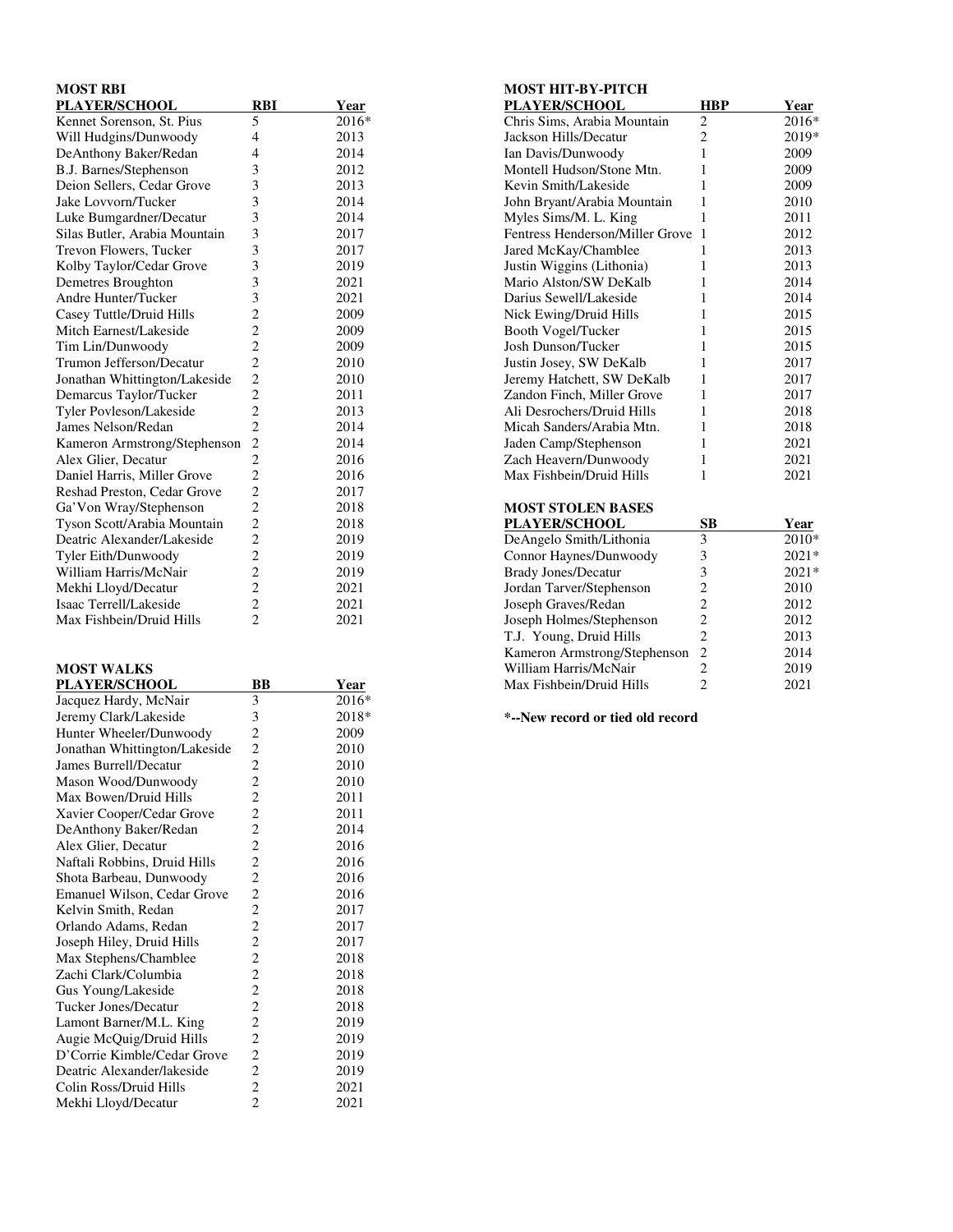## **PITCHING MOST INNINGS PITCHED**

| <b>PLAYER/SCHOOL</b>           | IP                      | PD | Year  |
|--------------------------------|-------------------------|----|-------|
| Michael Hannah, Lakeside       | 5                       | ND | 2016* |
| Jack Caiaccio/Dunwoody         | 5                       | W  | 2018* |
| Brandon Baker/Redan            | 4                       | W  | 2012  |
| Harrison Aiken, Druid Hills    | 4                       | W  | 2016  |
| Jordan Mitchell/Arabia Mtn.    | 4                       | ND | 2011  |
| Zak Schulman/Decatur           | 3.2                     | ND | 2014  |
| Demarcus Taylor/Tucker         | 3                       | W  | 2011  |
| Drew Henry/Chamblee            | 3                       | W  | 2013  |
| Jake Lovvorn/Tucker            | 3                       | W  | 2014  |
| Jalyn Hawkins, Arabia Mountain | 3                       | W  | 2017  |
| Hunter Wheeler/Dunwoody        | 3                       | ND | 2009  |
| Wes Bancroft/Dunwoody          | 3                       | ND | 2010  |
| James Cunningham/Dunwoody      | 3                       | ND | 2011  |
| Patrick Gaulden/Chamblee       | 3                       | ND | 2012  |
| Jared McKay/Chamblee           | 3                       | ND | 2013  |
| Malik Jones/Chamblee           | 3                       | ND | 2013  |
| Jordan Thomas/M.L. King        | 3                       | ND | 2014  |
| Craig Sullivan/Redan           | 3                       | ND | 2015  |
| Silas Butler, Arabia Mountain  | 3                       | ND | 2017  |
| Max Stephens/Chamblee          | 3                       | ND | 2018  |
| Devin Tallington/Arabia Mtn.   | 3                       | ND | 2021  |
| Dequavious Hickson/McNair      | 2.1                     | ND | 2009  |
| Endalkachew Ferede/Arabia Mtn. | 2.1                     | ND | 2014  |
| Andy Threatt/Lakeside          | 2                       | W  | 2009  |
| Joe Albertson/Chamblee         | $\overline{c}$          | W  | 2010  |
| Augie McQuig/Druid Hills       | $\overline{c}$          | W  | 2019  |
| Zach Heavern/Dunwoody          | $\overline{c}$          | W  | 2021  |
| Brandon Lowe/Chamblee          | $\overline{c}$          | ND | 2009  |
| Will Middour/Lakeside          | $\overline{c}$          | ND | 2009  |
| Xavier Griffen/Columbia        | $\overline{c}$          | ND | 2009  |
| John Bryant/Arabia Mountain    | $\overline{c}$          | ND | 2010  |
| Demario Jones/Columbia         | $\overline{c}$          | ND | 2010  |
| DeAngelo Smith/Lithonia        | $\overline{c}$          | ND | 2010  |
| Ryan Gaines/Dunwoody           | $\overline{c}$          | ND | 2012  |
| Marcus Hodge/SW DeKalb         | $\overline{c}$          | ND | 2012  |
| Jordan Scott/Arabia Mtn.       | $\overline{c}$          | ND | 2012  |
| Julian Sewell/Tucker           | $\overline{c}$          | ND | 2015  |
| Tyler Sylvester/SW DeKalb      | $\overline{c}$          | ND | 2015  |
| Cole Chisholm/Lakeside         | $\overline{c}$          | ND | 2015  |
| Cole Howard/Lakeside           | $\overline{c}$          | ND | 2015  |
| Austin Ledet/Druid Hills       | $\overline{c}$          | ND | 2015  |
| Nick Ewing/Druid Hills         | $\overline{2}$          | ND | 2015  |
| Channing Walker, SW DeKalb     | $\overline{c}$          | ND | 2016  |
| Dariius Pope, Redan            | $\overline{\mathbf{c}}$ | ND | 2016  |
| Javeon Cody, SW DeKalb         | $\overline{c}$          | ND | 2016  |
| Austin Branson, St. Pius       | $\overline{c}$          | ND | 2017  |
| Ga'Von Wray/Stephenson         | $\overline{c}$          | ND | 2018  |
| Theo Bryant/SW DeKalb          | $\overline{c}$          | ND | 2018  |
| Michael Sarzen/Chamblee        | $\overline{c}$          | ND | 2019  |
| Kolby Taylor/Cedar Groe        | $\overline{c}$          | ND | 2019  |
| Jackson Hills/Decatur          | $\overline{c}$          | ND | 2019  |
| Donye Evans/Redan              | $\overline{c}$          | ND | 2019  |
| Jeremy Cain/M.L. King          | $\overline{c}$          | ND | 2019  |
| Taylor Flowers/Chamblee        | $\overline{c}$          | ND | 2021  |
| Andrew Doetsch/Lakeside        | $\overline{c}$          | L  | 2012  |
| David Albuquerque, Chamblee    | $\overline{c}$          | L  | 2017  |

### **MOST STRIKEOUTS**

| <b>PLAYER/SCHOOL</b>    | SО | <b>IP</b> |   | PD Year |
|-------------------------|----|-----------|---|---------|
| Jack Caiaccio/Dunwoody  | 10 |           | W | $2018*$ |
| Jared McKay/Chamblee    | 7  | 3         |   | ND 2013 |
| Will Middour/Lakeside   | 6  | 2         |   | ND 2009 |
| Donye Evans/Redan       | 6  | 2         |   | ND 2019 |
| Brandon Baker/Redan     | 5  | 4         | W | 2012    |
| Ga' Von Wray/Stephenson | 5  |           |   | ND 2018 |

| Taylor Flowers/Chamblee       | 5                       | 2              | ND<br>2021  |
|-------------------------------|-------------------------|----------------|-------------|
| Zach Heavern/Dunwoody         | 4                       | $\overline{c}$ | W<br>2021   |
| Harrison Aiken, Druid Hills   | $\overline{4}$          | $\overline{4}$ | W<br>2016   |
| Hunter Wheeler/Dunwoody       | $\overline{4}$          | 3              | ND<br>2009  |
| Patrick Gaulden/Chamblee      | $\overline{4}$          | 3              | ND<br>2012  |
| Malik Jones/Chamblee          | $\overline{4}$          | 3              | 2013<br>ND. |
| Jordan Scott/Arabia Mtn.      | 3                       | $\overline{2}$ | ND.<br>2012 |
| Jason Davis/SW DeKalb         | 3                       | $\overline{c}$ | L<br>2013   |
| Noah Grayson/Tucker           | 3                       | 1              | L<br>2021   |
| Darius Pope/Redan             | 3                       | $\overline{c}$ | ND<br>2016  |
| Devin Tallington/Arabia Mtn.  | 3                       | 3              | 2021<br>ND. |
| Jacorrie Knolton/Stone Mtn.   | $\overline{\mathbf{3}}$ | 1              | 2018<br>L   |
| Andy Threatt/Lakeside         | $\frac{2}{2}$           | $\overline{c}$ | W<br>2009   |
| Theo Bryant/SW DeKalb         |                         | $\overline{c}$ | ND<br>2018  |
| Yannick Williams/Stone Mtn.   | $\overline{2}$          | 1              | ND.<br>2011 |
| B.J. Barnes/Stephenson        | $\overline{c}$          | 1              | ND<br>2012  |
| Logan Elliott/Dunwoody        | $\overline{c}$          | 1              | ND<br>2012  |
| Kevin Wimbish/SW DeKalb       | $\overline{c}$          | 1              | 2013<br>ND  |
| Xavier Griffen/Columbia       | $\overline{c}$          | $\overline{c}$ | 2009<br>ND  |
| John Bryant/Arabia Mountain   | $\overline{c}$          | $\overline{c}$ | 2010<br>ND  |
| Foster Thomsason/Druid Hills  | $\overline{c}$          | $\overline{c}$ | ND.<br>2011 |
| Denzel Washington/Cedar Gro.  | $\overline{\mathbf{c}}$ | $\overline{c}$ | 2011<br>ND. |
| Ryan Gaines/Dunwoody          | $\overline{c}$          | $\overline{c}$ | ND<br>2012  |
| Silas Butler, Arabia Mtn.     | $\overline{\mathbf{c}}$ | 3              | ND<br>2017  |
| Darrius England/M.L. King Jr. | $\overline{c}$          | 1.2            | 2015<br>L   |
| Andrew Doetsch/Lakeside       | $\overline{c}$          | $\overline{c}$ | L<br>2012   |
| David Albuquerque, Chamblee   | $\overline{c}$          | $\overline{c}$ | 2016<br>L   |
| Tyler Sylvester/SW DeKalb     | $\overline{c}$          | $\overline{c}$ | ND 2015     |
| Andre Hunter/Tucker           | $\overline{c}$          | $\overline{c}$ | 2021<br>ND  |
| Jordan Whitening/Redan        | $\overline{c}$          | 1              | ND.<br>2018 |
| Connor Haynes/Dunwoody        | $\overline{c}$          | 1              | ND<br>2021  |
| Will Tansil/Lakeside          | $\overline{c}$          | 1              | 2021<br>ND  |
| Demetres Broughton/Towers     | $\overline{c}$          | 1              | 2021<br>ND  |
| Dequavious Hickson/McNair     | $\frac{2}{2}$           | 2.1            | 2009<br>ND  |
| Wes Bancroft/Dunwoody         |                         | 3              | ND<br>2010  |
| James Cunningham/Dunwoody     | $\overline{\mathbf{c}}$ | 3              | 2011<br>ND  |
| Max Stephens/Chamblee         | $\overline{c}$          | 3              | ND<br>2018  |
| Jordan Mitchell/Arabia Mtn.   | $\overline{\mathbf{c}}$ | $\overline{4}$ | 2011<br>ND. |
| Michael Hannah, Lakeside      | $\overline{2}$          | 5              | 2016<br>ND  |

### **MOST WALKS ALLOWED**

| <b>PLAYER/SCHOOL</b>               | BB             | IP  | <b>PD</b> | Year    |
|------------------------------------|----------------|-----|-----------|---------|
| Leopold Dixon/Towers               | 4              | 1.2 | L         | 2009    |
| Jordan Tarver/Stephenson           | 4              | 0.2 | L         | 2010    |
| Darius Pope, Redan                 | 4              | 2.0 | ND        | 2016    |
| Max Stephens/Chamblee              | 4              | 3.0 | ND.       | 2018    |
| Augie McQuig/Druid Hills           | 3              | 2.0 | W         | 2019    |
| James Burrell/Decatur              | 3              | 1.0 | ND.       | 2010    |
| <b>Foster Thomason/Druid Hills</b> | 3              | 2.0 | ND        | 2011    |
| Austin Ledet/Druid Hills           | 3              | 2.0 | ND.       | 2015    |
| Javeon Cody, SW DeKalb             | 3              | 2.0 | ND.       | 2016    |
| Silas Butler, Arabia Mountain      | 3              | 3.0 | ND.       | 2017    |
| Ga' Von Wray/Stephenson            | 3              | 2.0 | ND.       | 2018    |
| Chauncey Adams/SW DeKalb           | 3              | 1.0 | ND        | 2018    |
| Jason Davis/SW DeKalb              | 3              | 2.0 | L         | 2013    |
| Makai Holloway, Tucker             | 3              | 1.0 | L         | 2016    |
| Jalyn Hawkins, Arabia Mountain     | $\overline{c}$ | 3.0 | W         | 2017    |
| Dequavious Hickson/McNair          | $\overline{c}$ | 2.1 | ND        | 2009    |
| Endalkachew Ferede/Arabia Mtn.     | $\overline{c}$ | 2.1 | ND.       | 2014    |
| Xavier Griffen/Columbia            | 2              | 2.0 | ND.       | 2009    |
| Deion Williams/Redan               | $\overline{c}$ | 0.1 |           | ND 2010 |
| Trent Nash/Columbia                | $\overline{c}$ | 0.1 | ND.       | 2014    |
| Yannick Williams/Stone Mtn.        | 2              | 1.0 |           | ND 2011 |
| Keishaun Clark/Columbia            | 2              | 1.0 | ND.       | 2014    |
| Gerald Bess, Miller Grove          | 2              | 1.0 |           | ND 2017 |
| Jordan Whitening/Redan             | $\overline{c}$ | 1.0 | ND        | 2018    |
| Xavier Cooper/Cedar Grove          | 2              | 2.0 | ND.       | 2011    |
| Teven Whaley/McNair                | $\overline{2}$ | 2.0 |           | ND 2011 |
|                                    |                |     |           |         |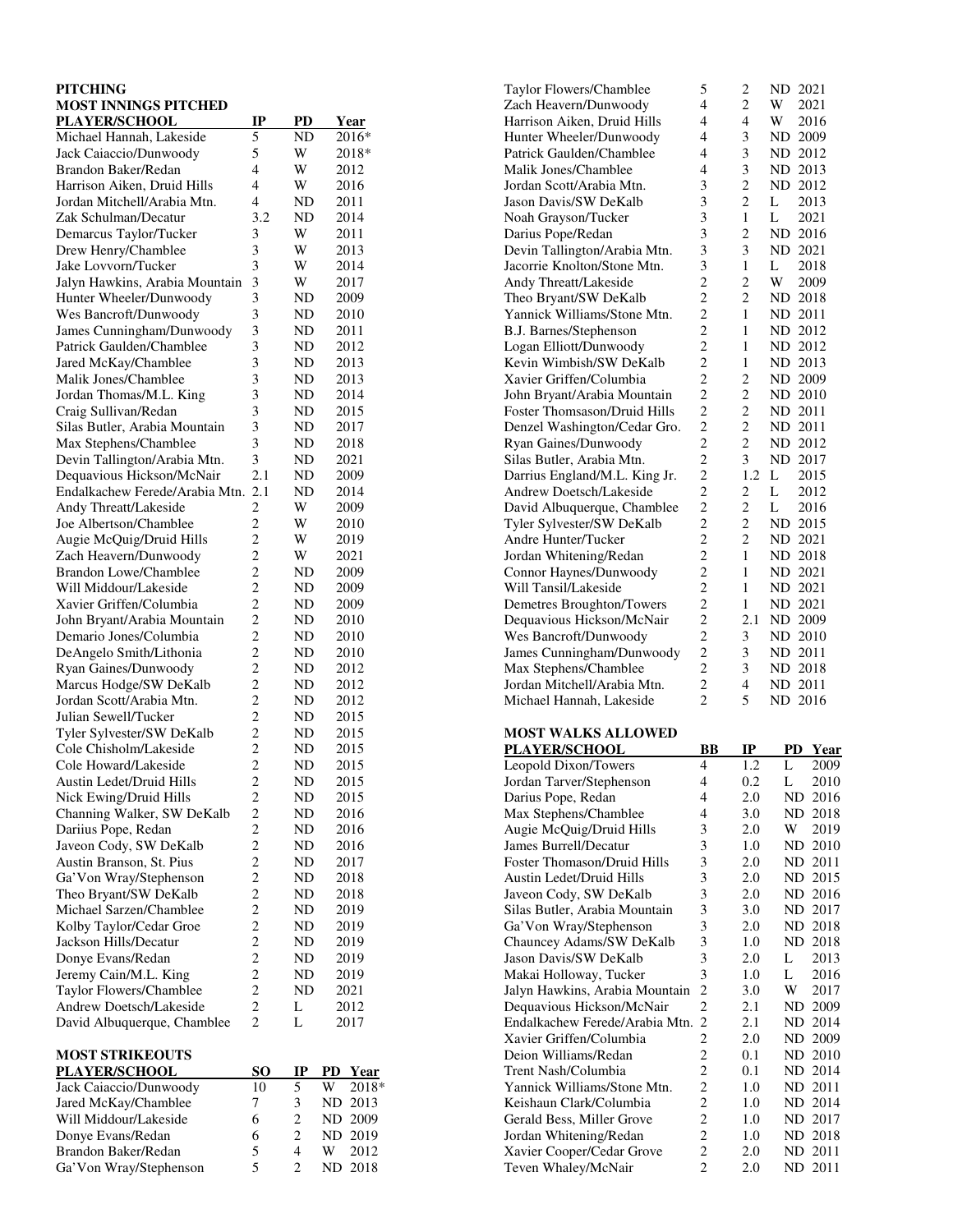| Denzel Washington/Cedar Gro. | 2                           | 2.0 | ND 2011    |
|------------------------------|-----------------------------|-----|------------|
| Patrick Gaulden/Chamblee     | 2                           | 2.0 | ND 2012    |
| Theo Bryants/SW DeKalb       | 2                           | 2.0 | ND 2018    |
| Jeremy Cain/M.L. King        | 2                           | 2.0 | ND 2019    |
| David Albuquerque, Chamblee  | 2                           | 2.0 | 2017       |
| Andre Hunter/Tucker          | 2                           | 2.0 | ND 2021    |
| Jathan Smith/Miller Grove    | 2                           | 1.0 | ND 2019    |
| Shane Daley/Stephenson       | 2                           | 1.0 | ND 2019    |
| Jaden Camp/Stephenson        | 2                           | 1.0 | ND 2021    |
| Colin Ross/Druid Hills       | $\mathcal{D}_{\mathcal{L}}$ | 1.0 | ND 2021    |
| Demetres Broughton/Towers    | 2                           | 1.0 | ND 2021    |
| Jacorrie Knolton/Stone Mtn.  | $\mathcal{D}_{\mathcal{L}}$ | 1.0 | 2018<br>L  |
| Noah Grayson/Tucker          | 2                           | 1.0 | 2021<br>L  |
| Lamont Barner/M.L. King      | 2                           | 0.2 | 2019<br>L  |
| Brandon Cooper/Clarkston     | 2                           | 0.0 | 2021<br>ND |
|                              |                             |     |            |

#### **LEAST WALKS ALLOWED**

| <b>PLAYER/SCHOOL</b>         | BB             | IР             | PD  | <u>Year</u> |
|------------------------------|----------------|----------------|-----|-------------|
| Jack Caiaccio/Dunwoody       | $\theta$       | 5              | W   | 2018*       |
| Harrison Aiken, Druid Hills  | 0              | 4              | W   | 2016        |
| Zak Schulman/Decatur         | $\theta$       | 3.2            | ND  | 2014        |
| DeMarcus Taylor/Tucker       | $\theta$       | 3              | W   | 2011        |
| Jake Lovvorn/Tucker          | 0              | 3              | W   | 2014        |
| Hunter Wheeler/Dunwoody      | $\theta$       | 3              | ND  | 2009        |
| Wes Bancroft/Dunwoody        | $\theta$       | 3              | ND  | 2010        |
| Craig Sullivan/Redan         | $\theta$       | 3              | ND  | 2015        |
| Devin Tallington/Arabia Mtn. | $\theta$       | 3              | ND  | 2021        |
| Andy Threatt/Lakeside        | $\theta$       | $\overline{c}$ | W   | 2009        |
| Zach Heavern/Dunwoody        | $\theta$       | $\overline{2}$ | W   | 2021        |
| Will Middour/Lakeside        | $\theta$       | $\overline{c}$ | ND  | 2009        |
| Demario Jones/Columbia       | 0              | $\overline{2}$ | ND  | 2010        |
| DeAngelo Smith/Lithonia      | $\theta$       | $\overline{c}$ | ND  | 2010        |
| Jordan Scott/Arabia Mtn.     | 0              | $\overline{2}$ | ND  | 2012        |
| Tyler Sylvester/SW DeKalb    | $\theta$       | $\overline{2}$ | ND  | 2015        |
| Cole Howard/Lakeside         | $\theta$       | $\overline{c}$ | ND  | 2015        |
| Channing Walker, SW DeKalb   | $\overline{0}$ | 2              | ND  | 2016        |
| Donye Evans/Redan            | $\theta$       | $\overline{2}$ | ND  | 2019        |
| Kolby Taylor/Cedar Grove     | $\theta$       | $\overline{c}$ | ND. | 2019        |
| Jackson Hills/Decatur        | $\theta$       | $\overline{2}$ | ND  | 2019        |
| Andrew Doetsch/Lakeside      | $\theta$       | $\overline{c}$ | L   | 2012        |
| Logan Elliott/Dunwoody       | $\theta$       | 1              | ND  | 2012        |
| Kevin Wimbish/SW DeKalb      | $\theta$       | 1              | ND  | 2013        |
| Chase Hawkins/Dunwoody       | 0              | 1              | ND  | 2014        |
| Emory Willis/Tucker          | $\theta$       | 1              | ND  | 2016        |
| Connor Haynes/Dunwoody       | 0              | 1              | ND  | 2021        |
| Will Tansil/Lakeside         | $\theta$       | 1              | ND  | 2021        |
| <b>Tucker Jones/Decatur</b>  | $\overline{0}$ | 1              | SV  | 2018        |
|                              |                |                |     |             |

#### **EARNED RUN AVG.**

| <b>PLAYER/SCHOOL</b>            | IР             | RA       | ER | <b>ERA</b> | Year |
|---------------------------------|----------------|----------|----|------------|------|
| Drew Henry/Chamblee             | 3              | $\theta$ | 0  | 0.00       | 2013 |
| Jared McKay/Chamblee            | 3              | 0        | 0  | 0.00       | 2013 |
| Malik Jones/Chamblee            | 3              | 0        | 0  | 0.00       | 2013 |
| Jake Lovvorn/Tucker             | 3              | 0        | 0  | 0.00       | 2014 |
| Devin Tallington/Arabia Mtn.    | 3              | 0        | 0  | 0.00       | 2021 |
| Hunter Wheeler/Dunwoody         | 3              | 1        | 0  | 0.00       | 2009 |
| Craig Sullivan/Redan            | 3              | 1        | 0  | 0.00       | 2015 |
| Jalyn Hawkins, Arabia Mountain  | 3              | 1        | 0  | 0.00       | 2017 |
| Dequavious Hickson/McNair       | 2.1            | 2        | 0  | 0.00       | 2009 |
| Andy Threatt/Lakeside           | 2              | 0        | 0  | 0.00       | 2009 |
| Will Middour/Lakeside           | 2              | 0        | 0  | 0.00       | 2009 |
| John Bryant/Arabia Mountain     | 2              | $\theta$ | 0  | 0.00       | 2010 |
| DeMario Jones/Columbia          | 2              | 0        | 0  | 0.00       | 2010 |
| Denzel Washington/Cedar Gro.    | 2              | $\theta$ | 0  | 0.00       | 2011 |
| Jordan Scott/Arabia Mountain    | 2              | 0        | 0  | 0.00       | 2012 |
| Marcus Hodge/SW DeKalb          | 2              | 0        | 0  | 0.00       | 2012 |
| Cole Howard/Lakeside            | $\mathfrak{D}$ | 0        | 0  | 0.00       | 2015 |
| <b>Austin Ledet/Druid Hills</b> | 2              | 0        | 0  | 0.00       | 2015 |

| Nick Ewing/Druid Hills        | 2              | 0              | 0              | 0.00     | 2015 |
|-------------------------------|----------------|----------------|----------------|----------|------|
| Channing Walker, SW DeKalb    | $\mathfrak{D}$ | 0              | 0              | 0.00     | 2016 |
| Donye Evans/Redan             | 2              | 0              | $\mathbf{0}$   | 0.00     | 2019 |
| Michael Sarzen/Chamblee       | 2              | 0              | 0              | 0.00     | 2019 |
| Kolby Taylor/Cedar Grove      | 2              | 0              | 0              | 0.00     | 2019 |
| Zach Heavern/Dunwoody         | 2              | 0              | $\mathbf{0}$   | 0.00     | 2021 |
| DeAngelo Smith/Lithonia       | 2              | 1              | $\theta$       | 0.00     | 2010 |
| Joe Alberston/Chamblee        | 2              | 1              | 0              | 0.00     | 2010 |
| Austin Branson, St. Pius      | 2              | 4              | 0              | 0.00     | 2017 |
| Darrius England/M.L. King Jr. | 1.2            | 1              | $\theta$       | 0.00     | 2015 |
| Brandon Lamback/Redan         | 1.1            | 0              | 0              | 0.00     | 2019 |
| Yannick Williams/Stone Mtn.   | 1              | 0              | 0              | 0.00     | 2011 |
| <b>B.J. Barnes/Stephenson</b> | 1              | 0              | 0              | 0.00     | 2012 |
| Kevin Wimbish/SW DeKalb       | 1              | 0              | 0              | 0.00     | 2013 |
| Chauncey Adams/SW DeKalb      | 1              | 0              | 0              | 0.00     | 2018 |
| Colin Ross/Druid Hills        |                | 0              | 0              | $0.00 -$ | 2021 |
| Connor Haynes/Dunwoody        | 1              | 0              | $\theta$       | 0.00     | 2021 |
| Will Tansil/Lakeside          |                | 0              | 0              | 0.00     | 2021 |
| Tevin Whaley/McNair           | 1              | $\mathfrak{D}$ | $\mathbf{0}$   | 0.00     | 2011 |
| Demetres Broughton/Towers     | 1              | $\overline{c}$ | $\theta$       | 0.00     | 2021 |
| Jathan Smith/Miller Grove     |                | 3              | $\overline{0}$ | 0.00     | 2019 |
| Jacorrie Knolton/Stone Mtn.   |                | 4              | 0              | 0.00     | 2018 |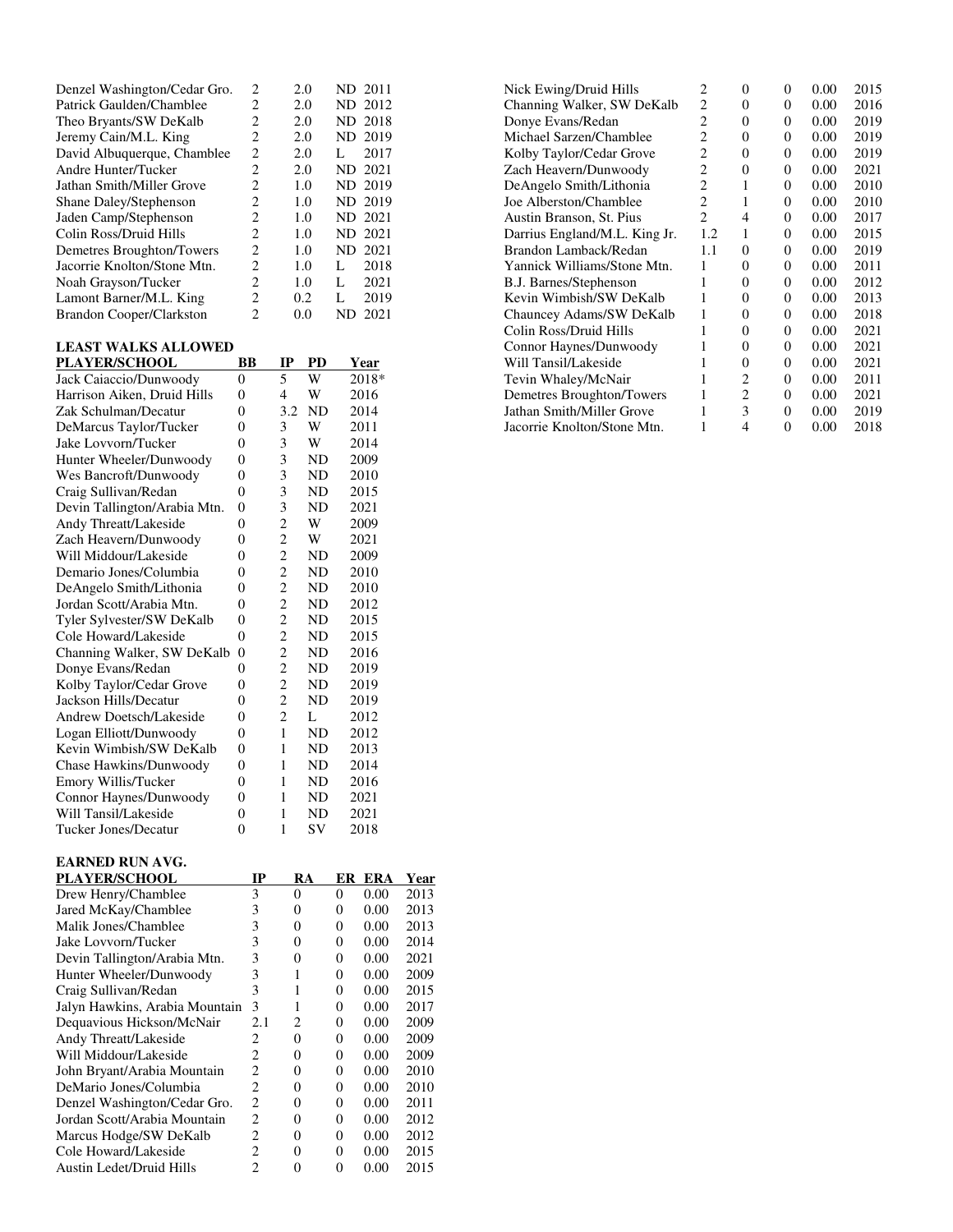#### **SENIOR ALL-STAR CLASSIC HISTORY SCORES 2003 Game 1:** North 8, South 2

**Game 2:** South 4, North 3 Series tied 1-1

#### **2004**

**Game 1:** North 7, South 0 **Game 2:** South 8, North 6 Series tied 2-2

#### **2005**

**Game 1:** North 9, South 6 **Game 2:** North 11, South 10 (First Sweep) North leads series 4-2

#### **2006**

**Game 1:** South 14, North 3 **Game 2:** South 14, North 13 Series tied 4-4

#### **2007**

**Game 1:** South 6, North 5 **Game 2:** South 16, North 3 South leads series 6-4 (South won 4 consecutive games)

#### **2008**

**Game 1:** North 12, South 1 **Game 2:** North 14, South 4 Series tied 6-6

**2009 (New 9 inning format)**  North 7, South 4, North leads series 7-6

**2010**  North 11, South 1, North leads series 8-6 (Won 4 consecutive games)

**2011**  North 5, South 2, North leads series 9-6 (Won 5 consecutive games)

**2012**  North 5, South 4, North leads series 10-6 (Won 6 consecutive games)

**2013 (First East/West Format)**  East 3, West 1, East leads series 1-0

**2014**  West 8, East 5, series tied at 1-1

**2015**  East 8, West 5, East leads series 2-1

**2016**  West 8, East 2, series tied at 2-2

**2017**  West 10, East 9, West leads series 3-2

**2018**  West 12, East 11, West leads series 4-2

**2019**  East 5, West 2, West leads series 4-3

**2020**  No Game Due to Pandemic 2021 West 16, East 0, West leads series 5-3

**Senior All-Star Classic MVPs 2003 North:** Joe Billick, Dunwoody **South:** Carlos Jones, Columbia

**2004 North:** Patrick Durojaiye, Druid Hills **South:** Jerome Wooley, Columbia

**2005 North:** Mike Padget, Chamblee **South:** Quenton Jestor, Columbia

**2006 North:** Mario Wallace, Clarkston **South:** Jared Jefferies, SW DeKalb

**2007 North:** Ron James, Dunwoody **South:** Shawn Payne, Redan

**2008 North:** Fred Markewich, Druid Hills **South:** Travis Bell, Redan

**2009 North:** Enos Coble, Chamblee **South:** Ron Huthinson, Columbia

**2010 North:** Nathan Terrell, Lakeside **South:** Monte Reese, Miller Grove

**2011 North:** Knox Maslia, Chamblee **South:** Uwem Udofia, Miller Grove

**2012 North:** Demarcus Taylor, Tucker **South:** Jabari Gayle, Miller Grove

**2013 (First East/West Format) East:** Jordan Scott, Arabia Mountain **West:** Ryan Gaines, Dunwoody

**2014**  East: Jalen Robinson, Stephenson West: Jared McKay, Chamblee

### **2015**

East: TeKwaan Whyte, Stephenson West: Brent Burgess, Chamblee

**2016**  East: Walter Jordan, Redan West: Garrett Gooden, St. Pius X

**2017**  East: James Parris, Redan West: Kiernan Acklin, Lakeside

**2018**  East: Corey King, Arabia Mountain